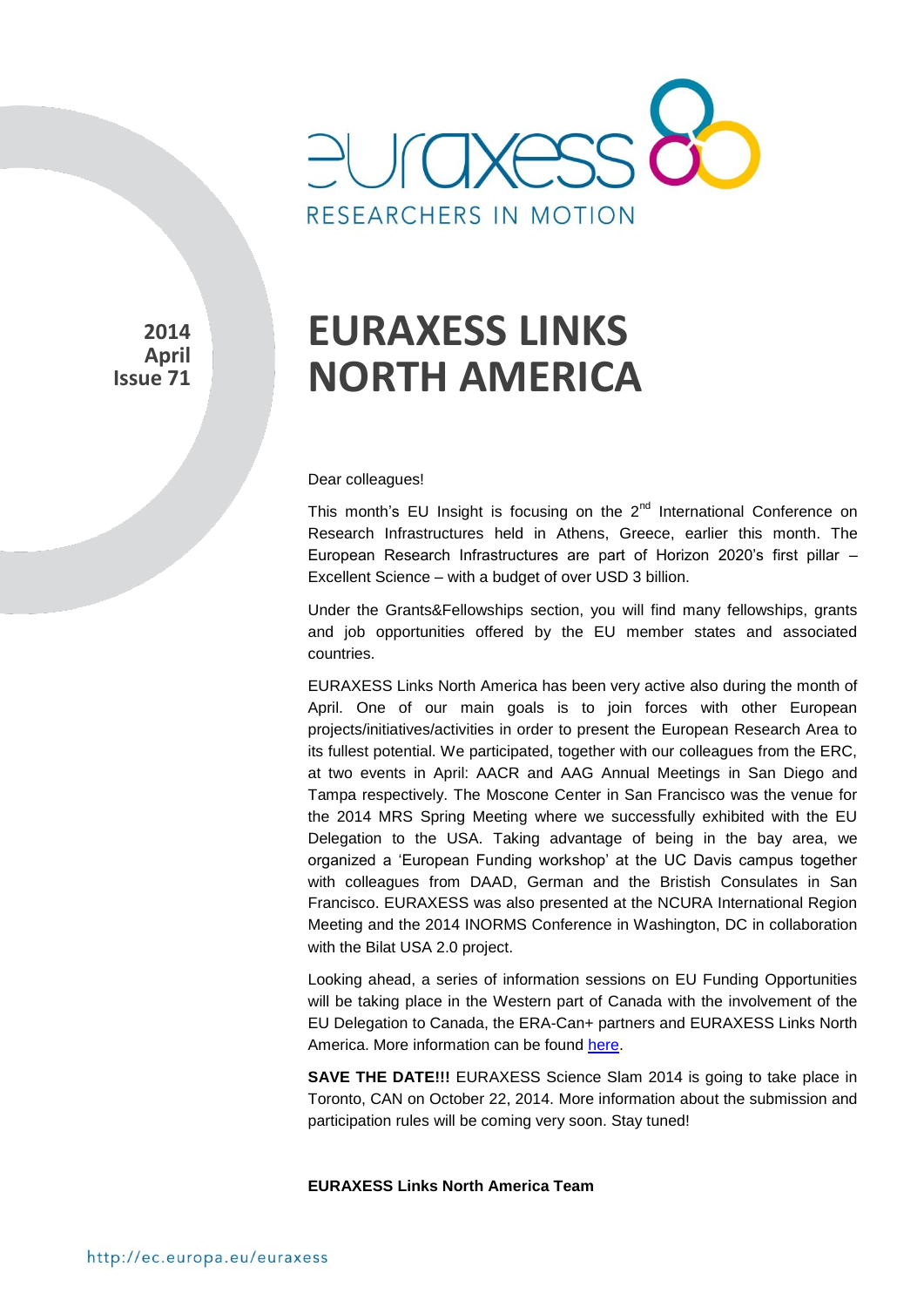# **Contents**

| 1              | EU Insight - 2 <sup>nd</sup> International Conference on Research            |                                                                         |  |  |
|----------------|------------------------------------------------------------------------------|-------------------------------------------------------------------------|--|--|
| $\overline{2}$ |                                                                              |                                                                         |  |  |
|                |                                                                              | 2.1 Commissioner Geoghegan-Quinn welcomes EP adoption of €22 billion    |  |  |
|                |                                                                              |                                                                         |  |  |
|                |                                                                              |                                                                         |  |  |
|                |                                                                              |                                                                         |  |  |
|                | 2.5 Interview with Dr Saskia Biskup - the first-prize winner of the EU Prize |                                                                         |  |  |
|                |                                                                              |                                                                         |  |  |
|                |                                                                              |                                                                         |  |  |
|                |                                                                              | 2.8 "Like two halves of the brain" - how we're working with US on Human |  |  |
| 3              |                                                                              |                                                                         |  |  |
|                |                                                                              |                                                                         |  |  |
|                | 3.1.1                                                                        |                                                                         |  |  |
|                | 3.1.2                                                                        |                                                                         |  |  |
|                | 3.1.3                                                                        | European Research Council Grants <b>From Research Council Grants</b>    |  |  |
|                | 3.1.4                                                                        |                                                                         |  |  |
|                | 3.1.5                                                                        |                                                                         |  |  |
|                | 3.1.6                                                                        |                                                                         |  |  |
|                |                                                                              |                                                                         |  |  |
|                | 3.2.1                                                                        | Austria: Lise Meitner Program for Scientists from Abroad 10             |  |  |
|                | 3.2.2                                                                        | Austria: IST FELLOW*: Call for Postdoctoral Fellows11                   |  |  |
|                | 3.2.3                                                                        | Belgium: Research Foundation Flanders (FWO) International               |  |  |
|                | 3.2.4                                                                        | Belgium: Postdoc fellowships to non-EU researchers11                    |  |  |
|                | 3.2.5                                                                        | Denmark: Ministry of Higher Education and Science: PhD                  |  |  |
|                | 3.2.6                                                                        |                                                                         |  |  |
|                | 3.2.7                                                                        |                                                                         |  |  |

EURAXESS Links North America News is a monthly electronic newsletter, edited by EURAXESS Links North America, which provides information of specific interest to European and non-European researchers in the US who are interested in the European research landscape and conducting research in Europe or with European partners.

The information contained in this publication is intended for personal use only. It should not be taken in any way to reflect the views of the European Commission nor of the Delegation of the European Union to the US.

Please email to northamerica@euraxess.net for any comments on this newsletter, contributions you would like to make, if you think any other colleagues would be interested in receiving this newsletter, or if you wish to unsubscribe.

Editor: Viktoria BODNAROVA, EURAXESS Links North America, Regional Representative

April 2014 | Issue 71 | **Page 2 of 21**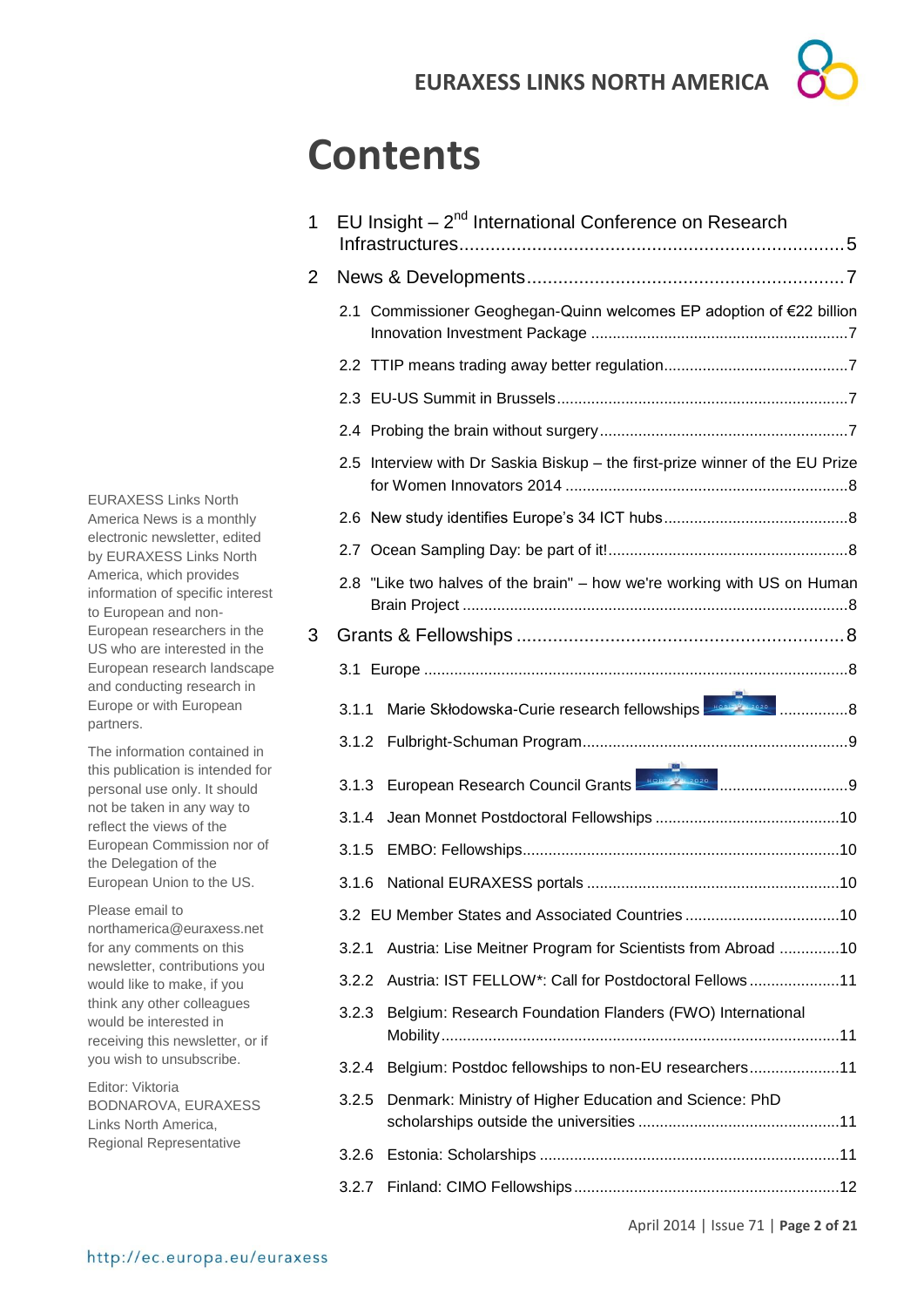

| 3.2.8 | France: Overview of research exchange programs12                                                                                                                                                  |
|-------|---------------------------------------------------------------------------------------------------------------------------------------------------------------------------------------------------|
| 3.2.9 | Germany: Max Planck Institute for the Study of Sciences: Program                                                                                                                                  |
|       | 3.2.10 Germany: Max Planck Institute for the Study of Sciences: Short-term                                                                                                                        |
|       | 3.2.11 Germany: Alexander von Humboldt Foundation: German Chancellor                                                                                                                              |
|       | 3.2.12 Lithuania: Lithuanian Research Council: Postdoctoral Fellowships 13                                                                                                                        |
|       | 3.2.13 Luxembourg: National Foundation for Research: INTER Mobility                                                                                                                               |
|       | 3.2.14 Malta: University of Malta: Junior Research Fellowships 13                                                                                                                                 |
|       | 3.2.15 Norway: Fulbright Norway: The US-Norway Fulbright Grant Program<br>14                                                                                                                      |
|       | 3.2.16 Norway: The American Scandinavian Foundation: Fellowship/Grants                                                                                                                            |
|       | 3.2.17 Poland: Foundation for Polish Science: KOLUMB - supporting                                                                                                                                 |
|       | 3.2.18 Poland: Foundation for Polish Science: IDEAS FOR POLAND  14                                                                                                                                |
|       | 3.2.19 Slovakia: SAIA, n.o.: Scholarships of the Ministry of Education,<br>Science, Research and Sport of the Slovak Republic -<br>Study/Research Stay for PhD Students (5 months) 14             |
|       | 3.2.20 Slovakia: SAIA, n.o.: Scholarships of the Ministry of Education,<br>Science, Research and Sport of the Slovak Republic -<br>Teaching/Research Stay for University Teachers and Researchers |
|       | 3.2.21 Spain: First call for UC3M CONEX talent recruitment under                                                                                                                                  |
|       | 3.2.22 Sweden: Swedish Research Council for Health, Working Life and                                                                                                                              |
|       | 3.2.23 Sweden: Swedish Research Council: Tage Erlander Visiting                                                                                                                                   |
|       | 3.2.24 Sweden: Swedish Research Council: Kerstin Hesselgren and Olof                                                                                                                              |
|       | 3.2.25 Sweden: VINNOVA: VINNMER Marie Curie Incoming 16                                                                                                                                           |
|       | 3.2.26 Turkey: TÜBITAK: Fellowships for Visiting Scientists and Scientists                                                                                                                        |
|       |                                                                                                                                                                                                   |
| 3.3.1 | Austria: Database of scholarships and research grants available16                                                                                                                                 |
|       |                                                                                                                                                                                                   |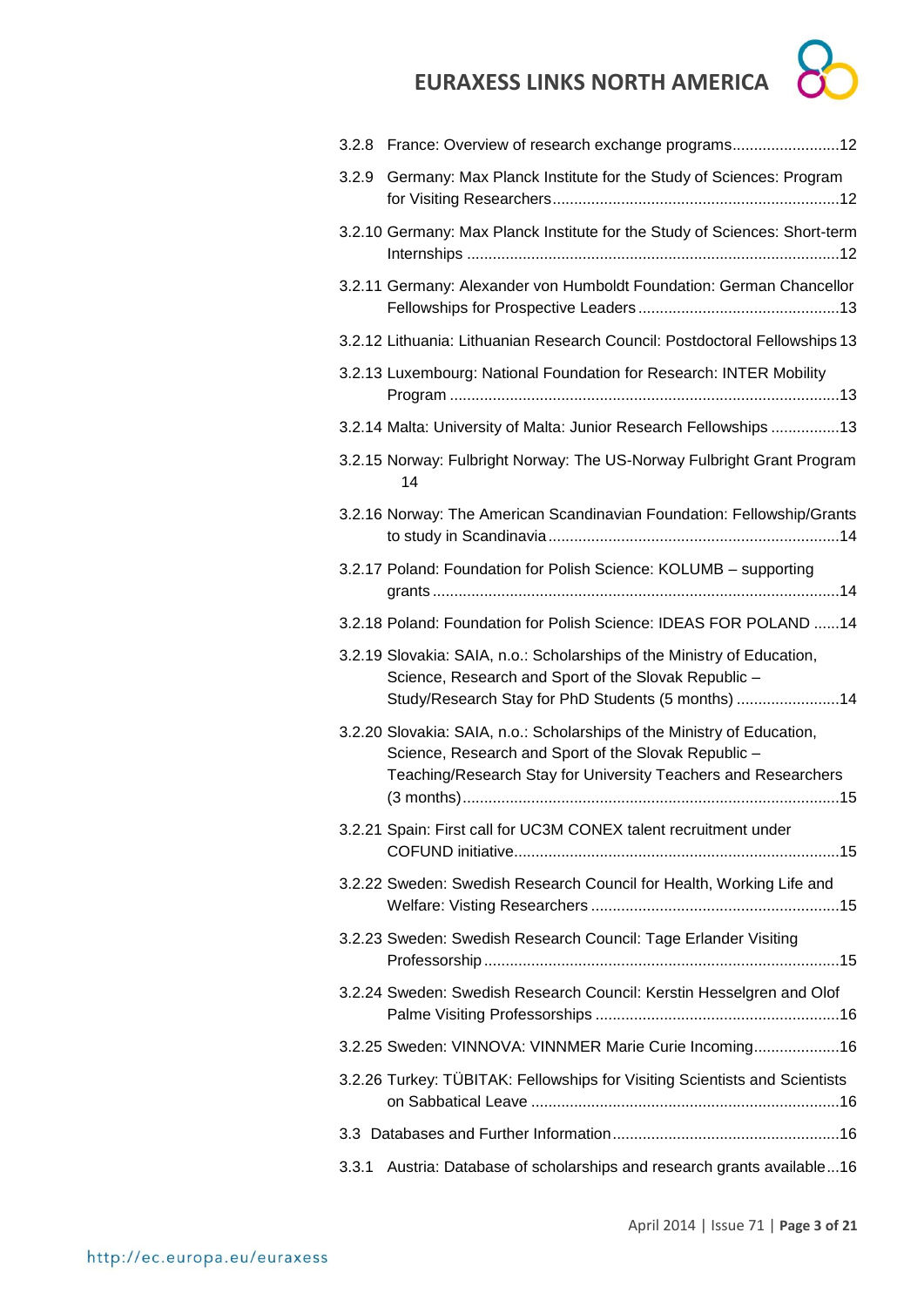

|   | 3.3.2 | Austria: Information from the Office of Science & Technology in                                                              |  |
|---|-------|------------------------------------------------------------------------------------------------------------------------------|--|
|   | 3.3.3 |                                                                                                                              |  |
|   | 3.3.4 | Cyprus: the Research Promotion Foundation 17                                                                                 |  |
|   | 3.3.5 | Denmark: Funding programmes for research and innovation and                                                                  |  |
|   | 3.3.6 |                                                                                                                              |  |
|   | 3.3.7 | Finland: Key links to Finnish funding agencies and opportunities17                                                           |  |
|   | 3.3.8 | France: Find your PhD with the new website "PhD in France" 17                                                                |  |
|   | 3.3.9 | Germany: Funding and resources opportunities for graduate and<br>doctoral students, postdocs and faculty and researchers  18 |  |
|   |       |                                                                                                                              |  |
|   |       | 3.3.11 UK: WHRI ACADEMY fellowship program: Call for Evaluators  18                                                          |  |
|   |       | 3.3.12 UK: EURAXESS Jobs portal: Individual Fellowship Opportunities18                                                       |  |
| 4 |       |                                                                                                                              |  |
|   |       |                                                                                                                              |  |
|   |       |                                                                                                                              |  |
|   |       |                                                                                                                              |  |
|   | 4.2.2 |                                                                                                                              |  |
|   | 4.2.3 |                                                                                                                              |  |
| 5 |       |                                                                                                                              |  |
|   |       |                                                                                                                              |  |
|   |       |                                                                                                                              |  |
| 6 |       |                                                                                                                              |  |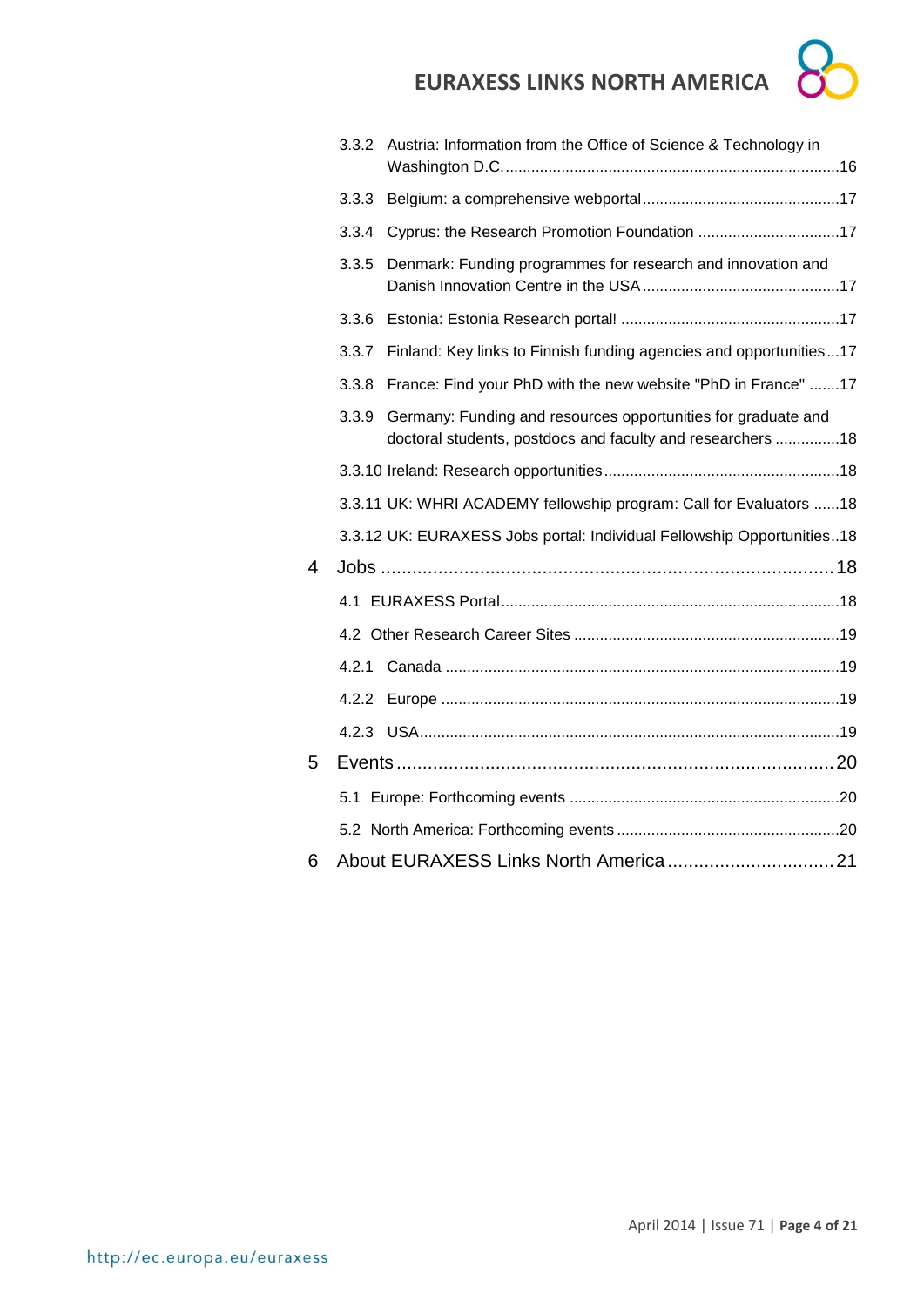# 1 **EU** Insight - 2<sup>nd</sup> International **Conference on Research Infrastructures**

Since 2012 the former biennial European Conferences on Research Infrastructures have been opened to address an **international audience** on **global research infrastructures**. Under this new scope, the second International Conference on Research Infrastructures (ICRI) was held in Athens, from 2-4 April, 2014.

ICRI 2014 offered a high level international forum where key stakeholders could meet, discuss and contribute to bringing forward global issues related to Research Infrastructures. It was co-organised by the European Commission and the Greek EU Presidency of the European Union.

The conference attracted more than 800 international participants during three days and included an exhibition of demonstrations and videos of international research infrastructure projects.

In her launching keynote speech, the European Commissioner for Research, Innovation and Science, Máire Geoghegan-Quinn stressed *"the importance of Research Infrastructures as centres of innovation and of knowledge transfer to industry and society at large."* 

Research infrastructures play a vital role in the advancement of knowledge and technology. Scientific progress would be impossible without state-of-the-art super-computers or, for instance, large-scale laser systems. Responding to challenges like climate change is also greatly helped by environmental research facilities such as deep-sea-floor observatories or icebreaker research vessels, to name only a few.

The key objectives of the ICRI 2014 included:

- highlighting the essential role of global research infrastructures in addressing grand challenges at all scales: national, regional, continental and global
- reflecting on the needs and challenges that arise during the  $\bullet$ development and operation of global research infrastructures at all these levels
- presenting the main characteristics of global research infrastructures and identifying the challenges and drivers for collaboration at an international level.

Plenary sessions were held on the issues of big data management, innovation potential for research infrastructures, governance of research infrastructures and research infrastructures for global challenges. The key topics of the parallel sessions at ICRI 2014 included marine research infrastructures, palaeoanthropology and cultural heritage, food security and e-infrastructures.

**The** [European Research](http://ec.europa.eu/programmes/horizon2020/en/h2020-section/european-research-infrastructures-including-e-infrastructures)  [Infrastructures](http://ec.europa.eu/programmes/horizon2020/en/h2020-section/european-research-infrastructures-including-e-infrastructures) **have a place within the Excellent Science pillar of Horizon 2020 with an allocated bu**dget of 10% in the whole pillar, a total of 2.5 billion euro to develop and support:

- 1000 research infrastructures available for all European and non-European researchers through the EU's support
- 60% of ESFRI infrastructures must be launched by 2015

Interviews from the ICRI highlighting the objectives of different participants can be found [here!](http://www.youtube.com/watch?v=HkVi8elBH94&list=PLUJ9-fK9n4d8TvAg_0HALGf8-D2_VEvPt)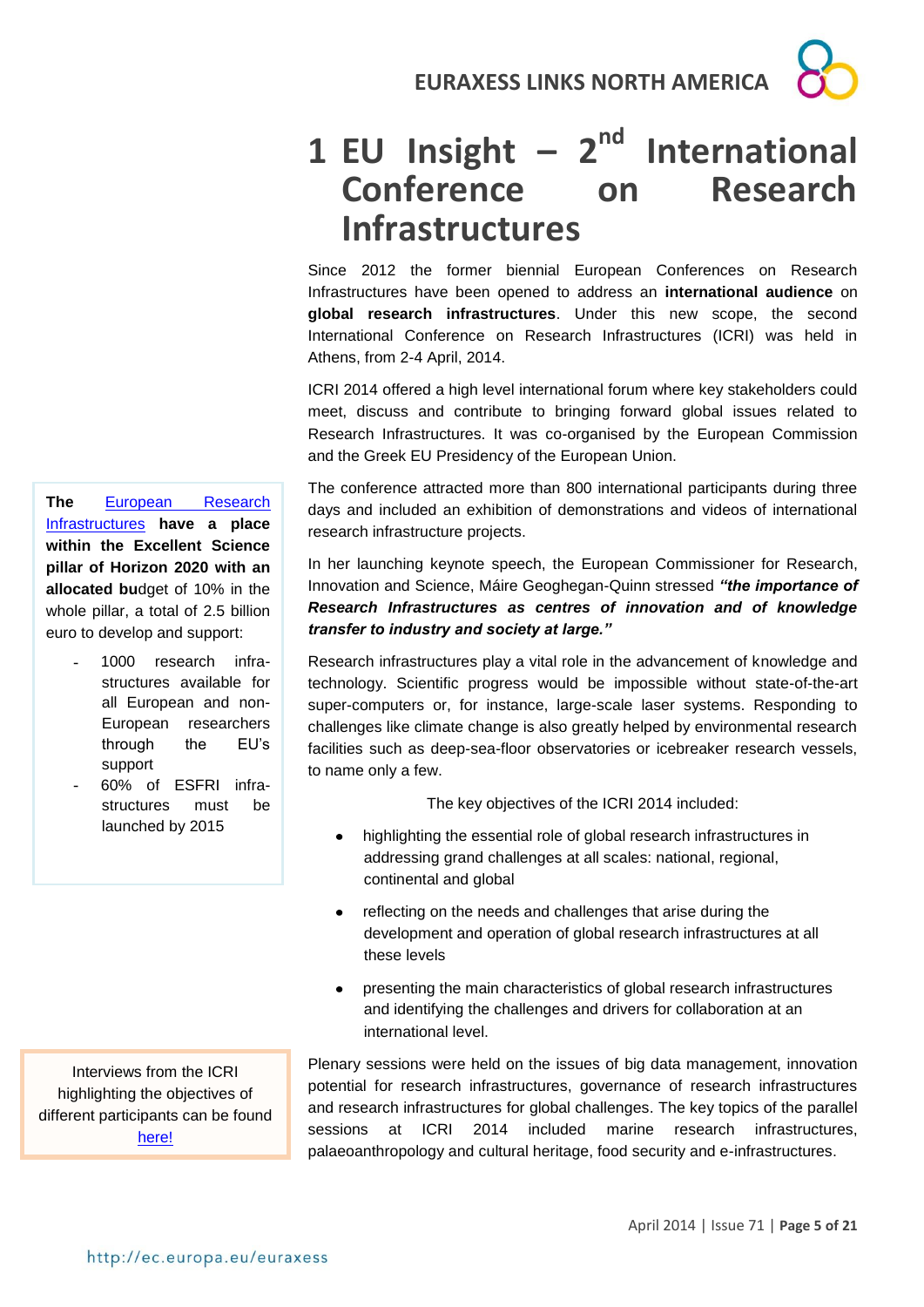

A major difficulty in setting up such research infrastructures between EU countries is the lack of an adequate legal framework allowing the creation of appropriate partnerships. Existing legal forms under national law do not fulfil the needs of these new European infrastructures. The same applies to legal forms under international or EU law.

It is in this context that the European Commission, responding to requests from EU countries and the scientific community, proposed a legal framework for a European research infrastructure (ERI) adapted to the needs of such facilities.

In August 2009, the community legal framework for a European Research Infrastructure Consortium (ERIC) entered into force. This specific legal form is designed to facilitate the joint establishment and operation of research infrastructures of European interest.

Member States, Associated Countries, third countries and intergovernmental organisations can be members of an ERIC. However, a state may decide to be represented by one or more public entities or private entities with a publicservice mission, e.g. research organisations or research councils. Following the application to the European Commission, the typical timing for the decision could be between 4 and 8 months.

Sources:

- [1] [International Conference on Research Infrastructures](http://www.icri2014.eu/)
- [2] [Launching speech ICRI by Máire Geoghegan-Quinn](http://europa.eu/rapid/press-release_SPEECH-14-277_en.htm)
- [3] [European Research Infrastructures Consortium \(ERIC\)](http://ec.europa.eu/research/infrastructures/index_en.cfm?pg=eric)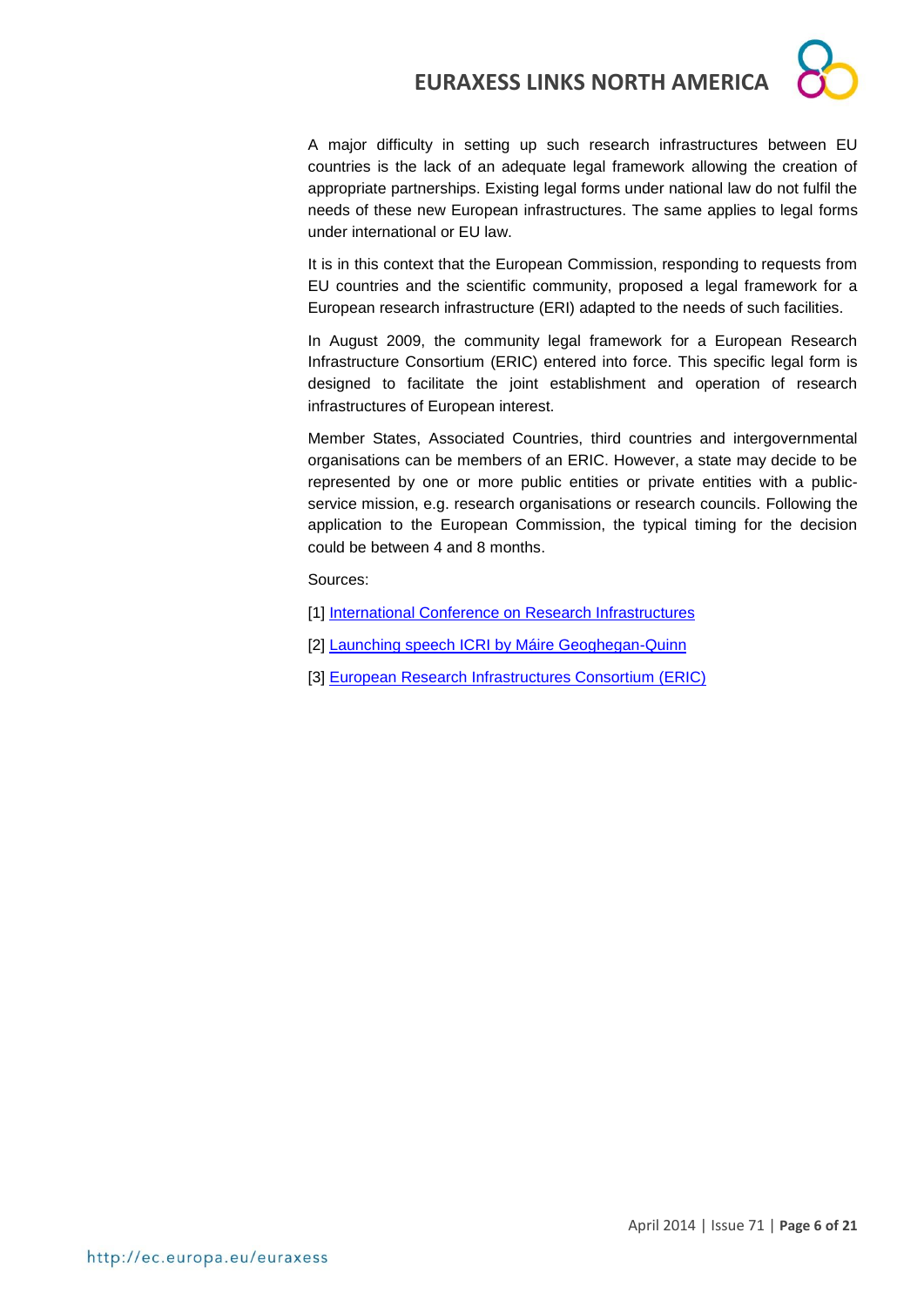# **2 News & Developments**

# 2.1 Commissioner Geoghegan-Quinn welcomes EP adoption of €22 billion Innovation Investment Package

European Commissioner for Research, Innovation and Science Máire Geoghegan-Quinn has welcomed the adoption by the European Parliament of a package of public-private and public-public research partnerships worth up to €22 billion. The Innovation Investment Package (IIP) and the Single European Sky Air Traffic Management Research (SESAR) joint undertaking now go to Council for final approval. Most of the investment will go to six public-private partnerships in innovative medicines, aeronautics, bio-based industries, fuel cells and hydrogen, electronics and rail transport.

# [More information](http://europa.eu/rapid/press-release_STATEMENT-14-128_en.htm)

# 2.2 TTIP means trading away better regulation

Only a deep, structural reform of US chemicals legislation can be the basis of regulatory trans-Atlantic cooperation, writes Baskut Tuncak. Anything less is a stalling tactic.

*"Baskut Tuncak is the Chemicals Program Attorney for the Center for International Environmental Law (CIEL)"*

# [More information](http://www.euractiv.com/sections/science-policymaking/ttip-means-trading-away-better-regulation-301454)

# 2.3 EU-US Summit in Brussels

On 26 March President Obama was in Brussels for the EU-US Summit. The joint Summit Statement stressed the importance of EU-US cooperation in science, research and innovation, with the leaders committing to expand EU-US cooperation in research, innovation and new emerging technologies in support of jobs and growth. The new flagship in marine and arctic research cooperation – the Transatlantic Ocean research Alliance, was highlighted as an example of future cooperation.

## [More information](http://ec.europa.eu/research/iscp/pdf/newsletter/newsletter_number_44_april_2014_.pdf#view=fit&pagemode=none)

# 2.4 Probing the brain without surgery

A breakthrough European research project has developed a safe and simple approach that avoids surgery and its associated risks in order to help patients with traumatic brain injury (TBI). The BrainSafe project uses an innovative technology for non-invasive monitoring of intracranial pressure (ICP), the pressure inside the skull and thus the brain tissue and the surrounding fluid.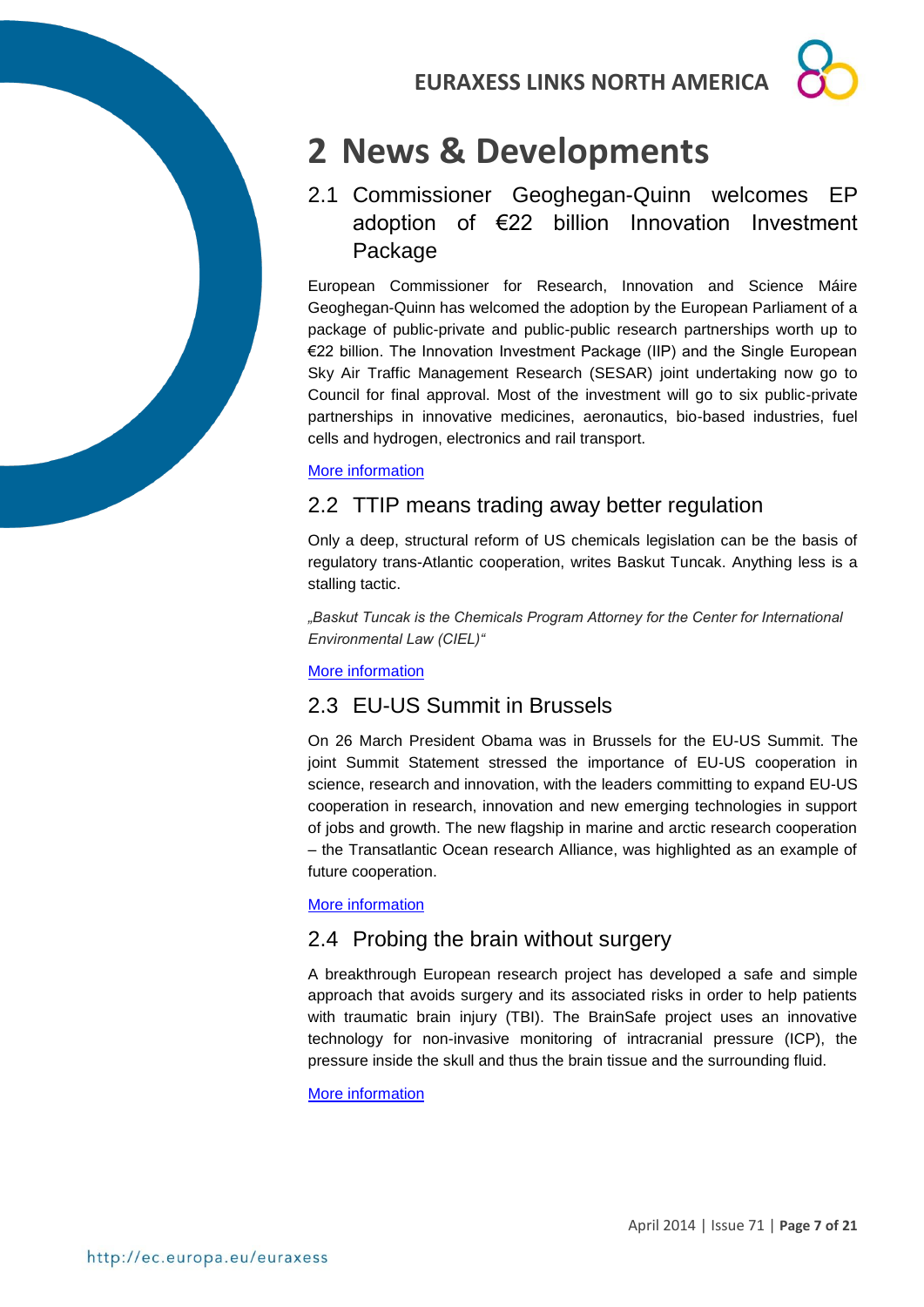

# 2.5 Interview with Dr Saskia Biskup – the first-prize winner of the EU Prize for Women Innovators 2014

The freedom of running your own company can make it easier to combine work with family. That's according to human geneticist and entrepreneur Dr Saskia Biskup, the first-prize winner of the EU Prize for Women Innovators 2014. She is the co-founder of CeGaTGmbH, a leading German biotech company that conducts diagnostic testing for genetic diseases.

## [More information](http://horizon-magazine.eu/article/being-your-own-boss-benefits-career-family-dr-saskia-biskup_en.html)

# 2.6 New study identifies Europe's 34 ICT hubs

ICT excellence is highly concentrated in a few areas in Europe which are closely clustered among themselves. These are the main conclusions of a JRCled study which maps ICT activity and ranks European regions based on their performance. Results show that most ICT activity takes place in 34 EU regions (out of the 1303 analysed) located in 12 countries, which represent a large share of the total EU ICT activity.

# More information

# 2.7 Ocean Sampling Day: be part of it!

On **21st June 2014** will take place a "world première": The Ocean Sampling Day (OSD). On this summer solstice day, up to 100 science teams all around the world will take water samples from the ocean in order to identify the microbes in it.

## [More information](http://ec.europa.eu/programmes/horizon2020/en/news/ocean-sampling-day-be-part-it)

# 2.8 "Like two halves of the brain" – how we're working with US on Human Brain Project

President Obama's visit to Brussels is a reminder of how the EU and US can benefit by working together. From ensuring a safer internet for our kids, internet governance, not to mention significant trade and investment negotiations: there are many areas where we work with our American partners in the digital realm. But here's one example of a very concrete piece of research where we are "putting our heads together".

[More information](https://ec.europa.eu/commission_2010-2014/kroes/en/content/two-halves-brain-how-were-working-us)

# **3 Grants & Fellowships**

# 3.1 Europe

3.1.1 Marie Skłodowska-Curie research fellowships

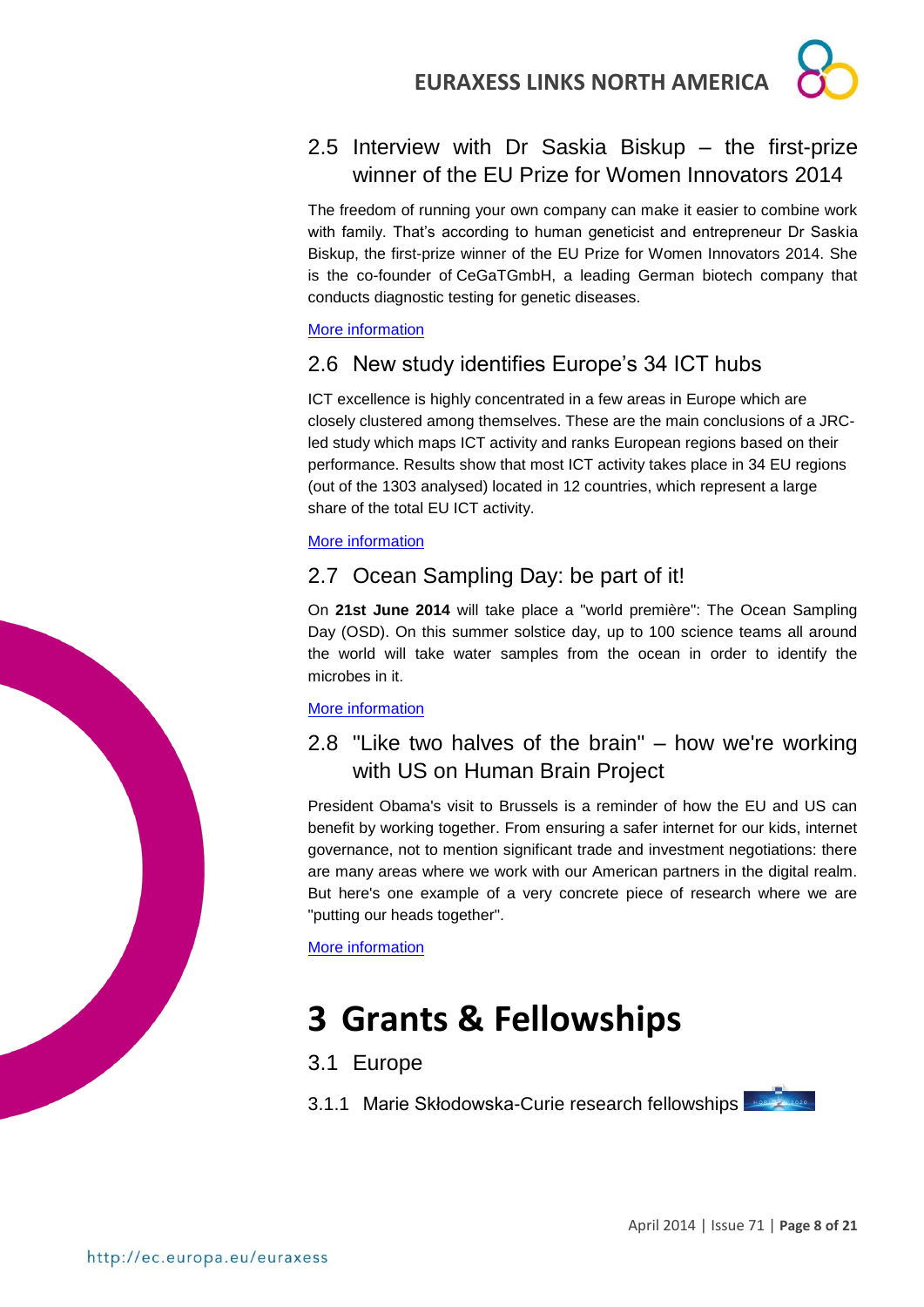

| Calls                                               | <b>Publication date</b> | Deadline   |
|-----------------------------------------------------|-------------------------|------------|
| <b>INNOVATIVE TRAINING</b><br><b>NETWORKS (ITN)</b> | 2013-12-11              | 2014-04-09 |
| Individual Fellowships (IF)                         | 2014-03-12              | 2014-09-11 |

**ITN** supports competitively selected joint research training and/or doctoral programmes, implemented by partnerships of universities, research institutions, research infrastructures, businesses, SMEs, and other socio-economic actors from different countries across Europe and beyond.

**RISE** involves organisations from the academic and non-academic sectors (in particular SMEs), based in Europe (EU Member States and Associated Countries) and outside Europe (third countries). Support is provided for the development of partnerships in the form of joint research and innovation activities between the participants. This is aimed at knowledge sharing via international as well as inter-sectoral mobility, based on two-way secondments of research and innovation staff (exchanges) with an in-built return mechanism.

The **Individual Fellowships** support the international mobility of researchers within and beyond Europe.

These fellowships are open to researchers of all nationality and in all areas, who, at the time of the relevant deadline for submission of proposals, are in possession of a doctoral degree or have at least four years of full-time equivalent research experience.

# 3.1.2 Fulbright-Schuman Program

The Fulbright-Schuman Program, administered by the Commission for Educational Exchange between the United States and Belgium, is jointly financed by the U.S. State Department and the Directorate-General for Education and Culture of the European Commission. The program funds graduate and post-graduate study, research, and lecture proposals in the field of US-EU relations, EU policy, or EU institutions for interested American and EU citizens.

[More information](http://www.fulbrightschuman.eu/)

# 3.1.3 European Research Council Grants



Researchers from anywhere in the world can apply for a European Research Council (ERC) grant to go to Europe and conduct research (for at least 50% of their working time). Currently over 300 ERC grantees out of nearly 4,000 are non-Europeans. Research teams set up by ERC grantees are highly international – an estimated 18% of team members are non-Europeans.

Open call:

- [ERC Consolidator Grant](http://ec.europa.eu/research/participants/portal/desktop/en/opportunities/h2020/calls/erc-2014-cog.html) | ERC-2014-CoG

**Deadline Date: 20 May 2014**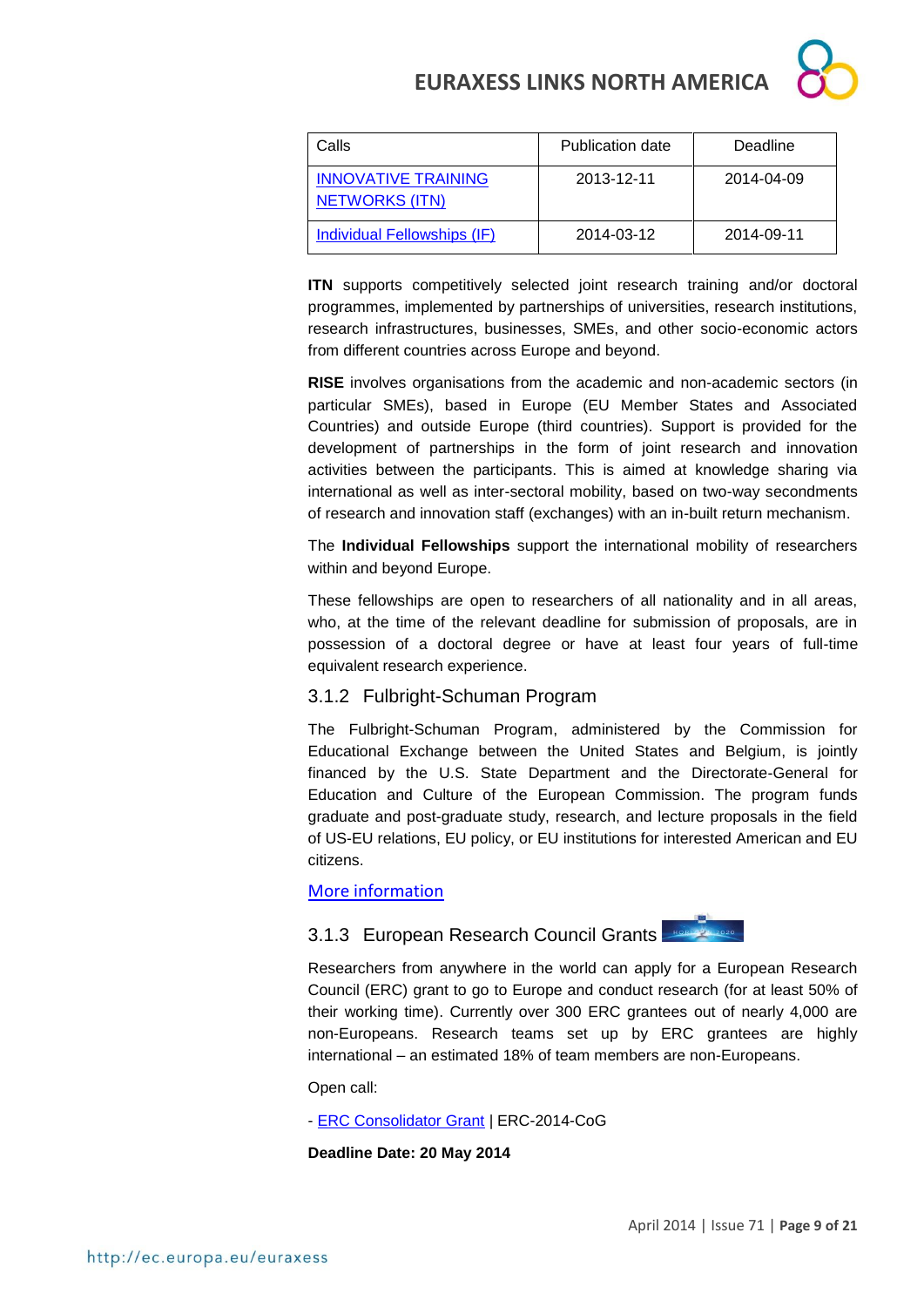# 3.1.4 Jean Monnet Postdoctoral Fellowships

The Robert Schuman Centre for Advanced Studies (RSCAS) offers one or two year fellowships to post-docs in an early stage of their academic career. Priority will be given to proposals that fit well with one or more of the Centre's core research themes: European Institutions, Governance and Democracy, Migration, Economic and Monetary Policy, Competition Policy and Market Regulation, Energy Policy and Climate Policy, Global Governance & International and Transnational Relations of the EU.

### **Deadline Date: 31 October 2014**

### [More information](http://www.eui.eu/ServicesAndAdmin/AcademicService/Fellowships/JeanMonnetFellowships/Index.aspx)

# 3.1.5 EMBO: Fellowships

Young scientists actively seek EMBO Long-Term Fellowships for postdoctoral research to fund and support their internationally mobile careers. Hundreds of scientists also benefit each year from EMBO Short-Term Fellowships, returning to their home laboratories with new skills as well as contacts for future collaborations.

[Short-Term Fellowships](http://www.embo.org/funding-awards/fellowships/short-term-fellowships) – applications accepted throughout the year

[Long-Term Fellowships](http://www.embo.org/funding-awards/fellowships/long-term-fellowships) – next deadline: **15 August 2014**

# 3.1.6 National EURAXESS portals

The latest information on open calls for national grants and fellowships in the 40 member countries of the EURAXESS network can be accessed on the respective national EURAXESS portal.

[Austria,](http://www.euraxess.at/funding/) [Belgium,](http://www.euraxess.be/) [Bosnia-Herzegovina,](http://www.euraxess.ba/index.php?sec=22) [Bulgaria,](http://euraxess.bg/category/services/funding) [Croatia,](http://www.euraxess.hr/sitegenius/topic.php?id=297) [Cyprus,](http://www.euraxess.org.cy/services.shtm) [Czech](http://www.euraxess.cz/euraxess-services/)  [Republic,](http://www.euraxess.cz/euraxess-services/) [Denmark,](http://euraxess.dk/research-funding) [Estonia,](http://euraxess.ee/grants-fellowships/) Faroe Islands, [Finland,](http://www.aka.fi/en-GB/Mobility/Research-funding2/) [France,](http://ec.europa.eu/euraxess/np/france/index_en.html) [FYRoMacedonia,](http://euraxess.mk/content/incoming-researchers) [Germany,](http://www.euraxess.de/portal/funding_database.html) [Greece,](http://library.certh.gr/pls/rmp/mobility.fellowships_grants) [Hungary,](http://euraxess-hungary.hu/en/fellowships-and-grants.html) [Iceland,](http://www.euraxess.is/fellowships-and-grants/) [Ireland,](http://www.euraxess.ie/academic/default.aspx) [Israel,](http://www.euraxess.gov.il/UI/Main/FellowshipsAndGrants.aspx) [Italy,](http://www.euraxess.it/services/types.php?pag=mobility_programs) [Latvia,](http://www.euraxess.lv/en/lapa/114/EURAXESS_Latvia_Services_Centre) [Lithuania,](http://www.euraxess.lt/content/grant.php) [Luxembourg,](http://www.euraxess.lu/eng/Funding) [Malta,](http://www.euraxess.org.mt/index.php/fellowships-a-grants) Moldova, [Montenegro,](http://www.euraxess.me/sitegenius/topic.php?id=276) [Netherlands,](http://www.euraxess.nl/service-centres) [Norway,](http://www.euraxess.no/prognett-euraxess/Funding/1229697992538) [Poland,](http://www.euraxess.pl/index.php/jobs) [Portugal,](http://www.euraxess.pt/services/) [Romania,](http://euraxess.gov.ro/en/research-funding.html) [Serbia,](http://www.euraxess.rs/sitegenius/topic.php?id=251) [Slovakia,](http://www.euraxess.sk/en/main/grants-and-scholarships) [Slovenia,](http://www.euraxess.si/en/fellowships.aspx) [Spain,](http://www.euraxess.es/eng/jobs/european-fellowships) [Sweden,](http://www.euraxess.se/) [Switzerland,](http://www.euraxess.ch/maincontent/fellowships-grants.html) [Turkey,](http://euraxess.tubitak.gov.tr/euraxess/) [UK.](http://www.britishcouncil.org/new/euraxess/euraxess-working-funding/)

Besides providing information on funding opportunities for incoming international and European researchers, staff at the EURAXESS Service Centres offer individual assistance on all aspects of researcher mobility.

# 3.2 EU Member States and Associated Countries

# 3.2.1 Austria: Lise Meitner Program for Scientists from Abroad

Target group: Highly qualified scientists of any discipline who could contribute to the scientific development of an Austrian research institution by working at it. Requirements: completed doctoral studies, international scientific publications, no age limit, invitation from an Austrian research institution.

No deadline – call constantly open.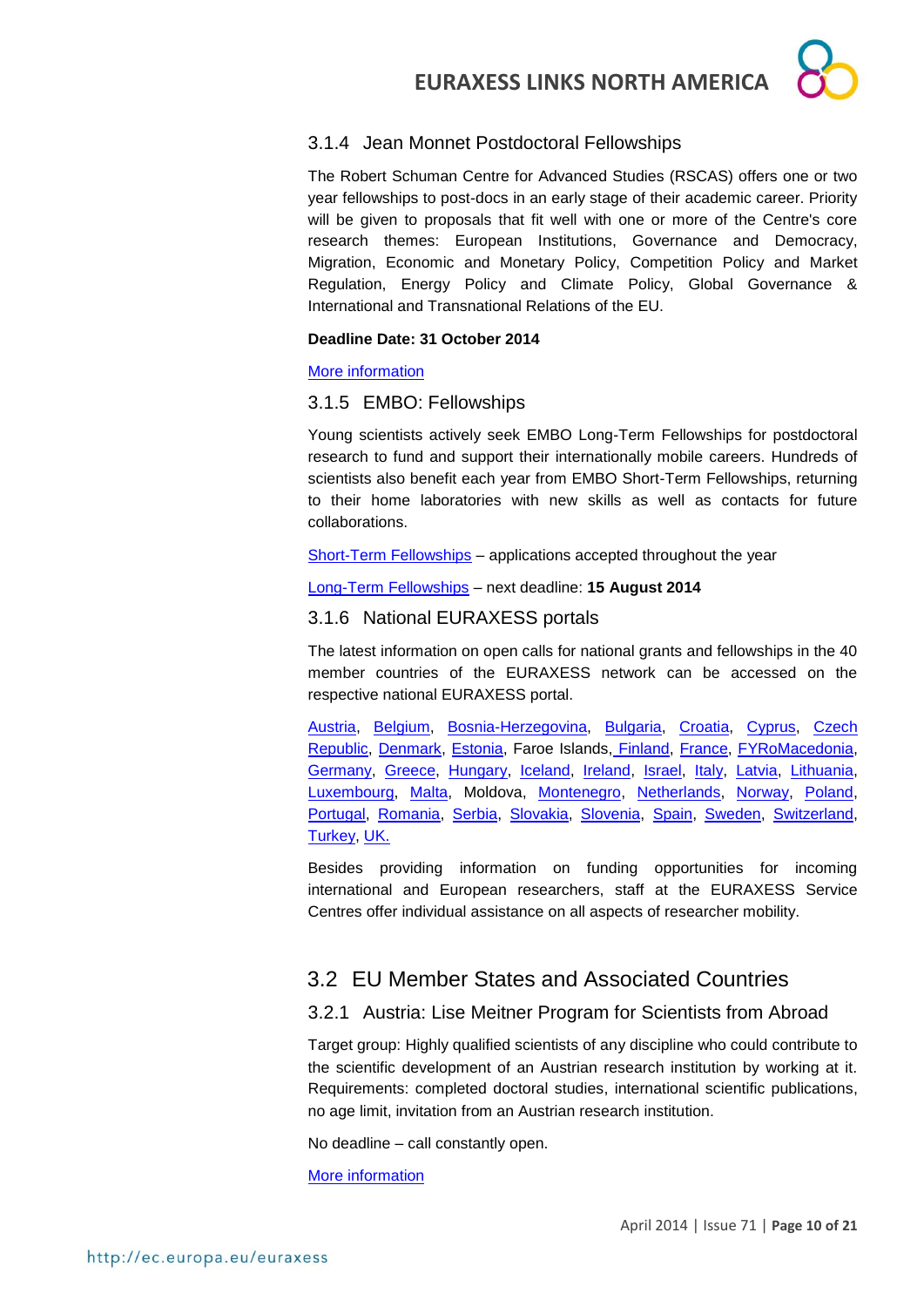# 3.2.2 Austria: IST FELLOW\*: Call for Postdoctoral Fellows

Are you a talented, dynamic, and motivated scientist looking for an opportunity to conduct research in the fields of BIOLOGY, COMPUTER SCIENCE, MATHEMATICS, PHYSICS, or NEUROSCIENCE at a young, thriving institution that fosters scientific excellence and interdisciplinary collaboration?

Apply to the ISTFellow program. Deadlines March 15 and **September 15.**

# [More information](http://www.ist.ac.at/istfellow)

\* IST FELLOW is partially funded by the European Union

# 3.2.3 Belgium: Research Foundation Flanders (FWO) International Mobility

The FWO encourages mobility among researchers and international contacts between research groups. For this purpose, FWO offers different possibilities to researchers to go abroad and to build international networks.

# [More information](http://www.fwo.be/en/fellowships-funding/international-mobility/)

# 3.2.4 Belgium: Postdoc fellowships to non-EU researchers

The stimulation of international mobility and the attraction of researchers from abroad is one of the priorities of the European Research Area.

In this context and intending to stimulate the S&T cooperation, the Federal Science Policy Office (BELSPO) implements a fellowship scheme for highly qualified non EU researchers (i.e. postdoctoral level or equivalent experience), granting them an opportunity to work during 6 to 18 months in a Belgian research team.

# [More information](http://www.belspo.be/belspo/organisation/call_postdoc_en.stm)

# 3.2.5 Denmark: Ministry of Higher Education and Science: PhD scholarships outside the universities

The Danish Council for Independent Research invites proposals for PhD scholarships to be carried out at Danish research institutions outside the universities.

## [More information](http://ufm.dk/en/research-and-innovation/funding-programmes-for-research-and-innovation/calls/2013/phd-scholarships-outside-the-universities)

# 3.2.6 Estonia: Scholarships

The Estonian Government offers a number of scholarships intended for university students, researchers or lecturers for studying and doing research at Estonian public universities and institutions. Mostly scholarships are for master's degree and doctoral degree, but some bachelor degree scholarships are also possible.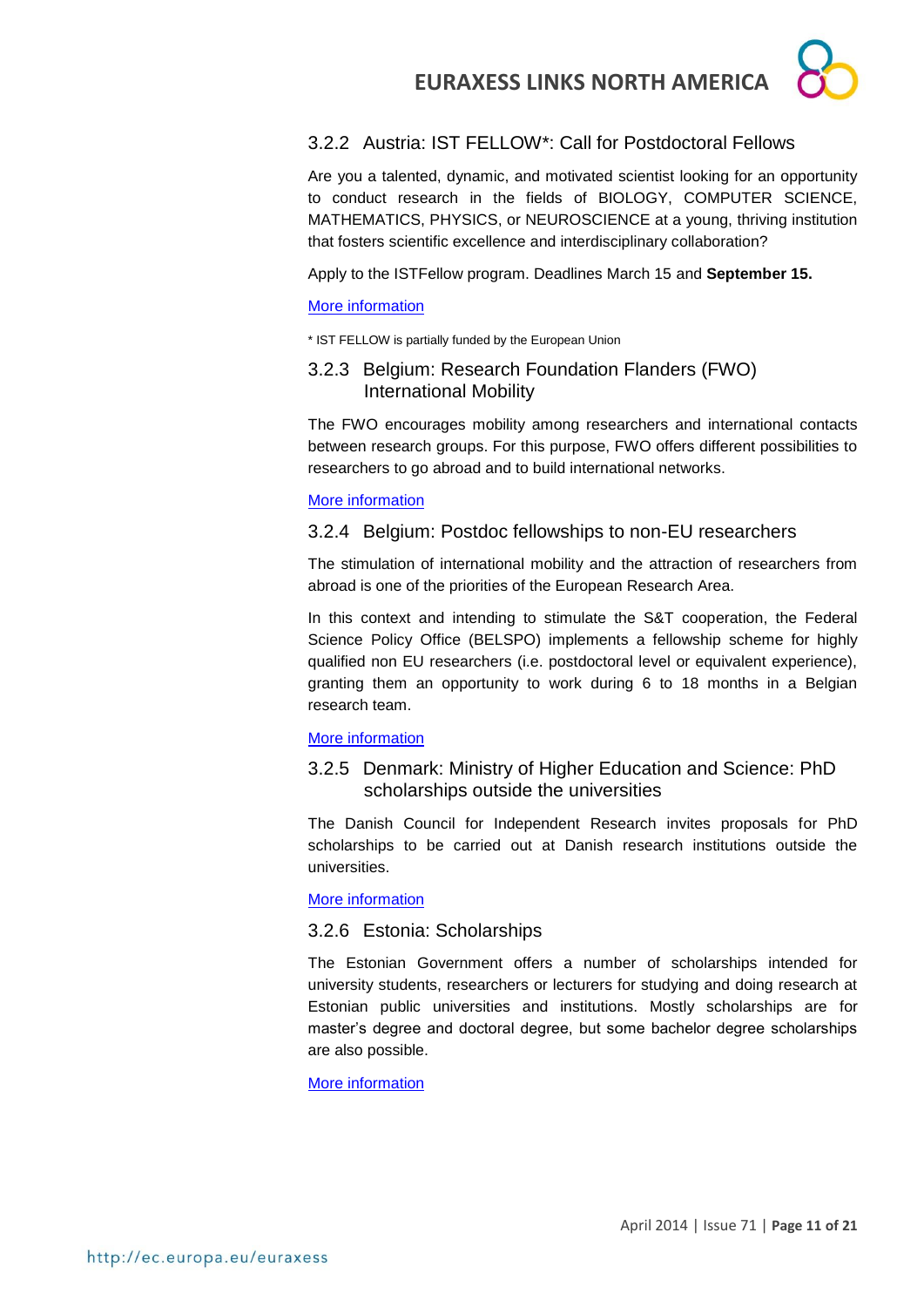

# 3.2.7 Finland: CIMO Fellowships

The CIMO Fellowships programme is open to young Doctoral level students and researchers from all countries and from all academic fields. Master's level studies or post-doctoral studies/research are not supported in the programme.

There are no annual application deadlines in the CIMO Fellowship programme. Applications may be considered at all times. However, please note that applications should be submitted at least 5 months before the intended scholarship period. Decisions will be made within approximately 3 months after receipt of application.

## [More information](http://www.studyinfinland.fi/tuition_and_scholarships/cimo_scholarships/cimo_fellowships)

## 3.2.8 France: Overview of research exchange programs

The Office for Science and Technology (OST) located in the French Embassy to the United States (Washington D.C.) regularly updates an overview of research exchange programs addressing all categories of researchers in various areas. A specific section of the OST website contains current calls for proposals, career opportunities, and information on French higher education programs.

## [More information](http://france-science.org/USA-France-Mobility-Schemes.html)

# 3.2.9 Germany: Max Planck Institute for the Study of Sciences: Program for Visiting Researchers

The Max Planck Institute for the Study of Societies offers visiting researchers from Germany and abroad the opportunity to conduct research at the Institute. Visitors usually stay for two to nine months. Scholars of all levels of seniority, including Ph.D. students, may apply. Their research projects should closely relate to work done at the MPIfG. The selection process will consider the alignment of the proposed research with the Institute's current research strengths, or with research areas the Institute wishes to develop as priorities. Applications are particularly sought from researchers working in the fields of Economic Sociology and Political Economy.

Next deadline: **31 May 2014**

### [More information](http://www.mpifg.de/aktuelles/ausschreibungen_en.asp#Post-Doc)

# 3.2.10 Germany: Max Planck Institute for the Study of Sciences: Short-term Internships

Applicants are expected to have a serious interest in the social sciences and above-average study grades. Students of economics and social sciences (BA or MA) should apply by July 1st for the winter semester. Interns are assigned to ongoing projects and gain insights into the institute's areas of research. There are also opportunities to participate in the institute's lectures and seminars. When appropriate, support can be given to interns on their thesis projects. Interns receive a monthly allowance of 400 euros.

Next deadline: **1 July 2014**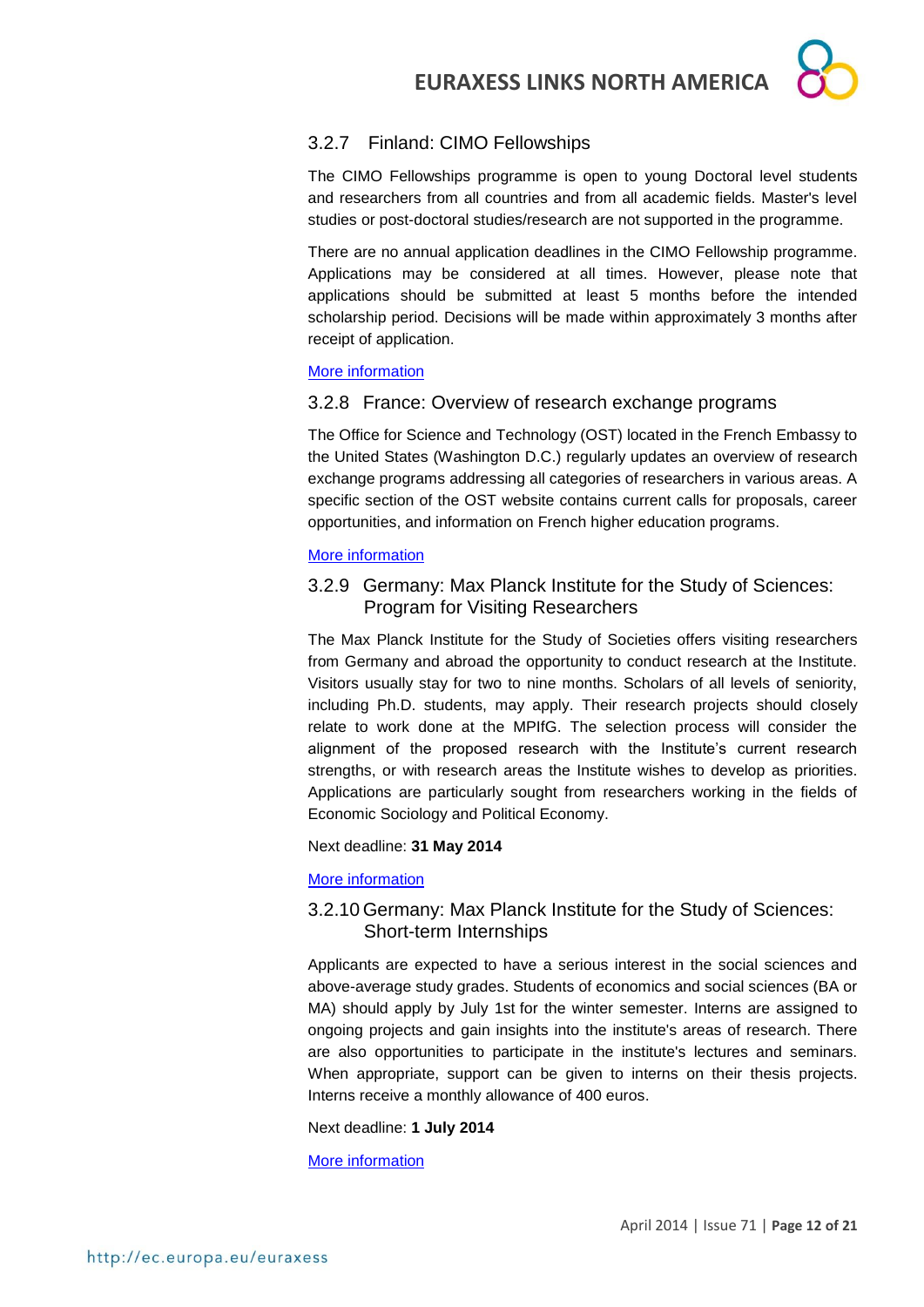# 3.2.11 Germany: Alexander von Humboldt Foundation: German Chancellor Fellowships for Prospective Leaders

The Alexander von Humboldt Foundation offers prospective leaders from Brazil, China, India, Russia and the USA the opportunity to conduct a project as guests of the partner of their choice in Germany.

With the support of their hosts the fellows can spend a year concentrating on a project they have chosen themselves and give their career a boost. German Chancellor Fellowships are open to an array of sectors such as politics, public administration and business as well as society and culture.

# Next deadline: **15 September 2014**

# [More information](http://www.humboldt-foundation.de/web/4074.html)

# 3.2.12 Lithuania: Lithuanian Research Council: Postdoctoral **Fellowships**

Researchers from Lithuania and abroad who have been awarded a Ph.D. degree within a period of 3 years can apply for Postdoctoral Fellowships. Any higher education institution, research institute, research center or other research establishments and enterprises in Lithuania can act as a Host **Institution** 

# [More information](http://www.lmt.lt/en/rnd/fellowships.html)

# 3.2.13 Luxembourg: National Foundation for Research: INTER Mobility Program

The aim of the INTER Mobility Programme is to promote the scientific exchange between research groups of the Luxembourg public research institutions and research groups abroad in order to foster innovative, internationally competitive research and support the exchange of key knowledge and technological knowhow. Thus the activities should have a strong impact on the research programme of the Luxembourg research group as well as on the career development of the researcher. The INTER Mobility Programme allows for research stays in both directions (researchers working in Luxembourg to go abroad or for researchers from elsewhere to come to Luxembourg).

## Next deadline: **30 June 2014**

# [More information](http://www.fnr.lu/en/Research-Programmes/Research-Programmes/Calls/INTER-Mobility-Programme-Call-for-Proposals)

# 3.2.14 Malta: University of Malta: Junior Research Fellowships

Junior Research Fellowships are available as part of the Educational and Cultural Affairs Fellowships. Open to doctoral students and recent Ph.D. recipients who are U.S. citizens.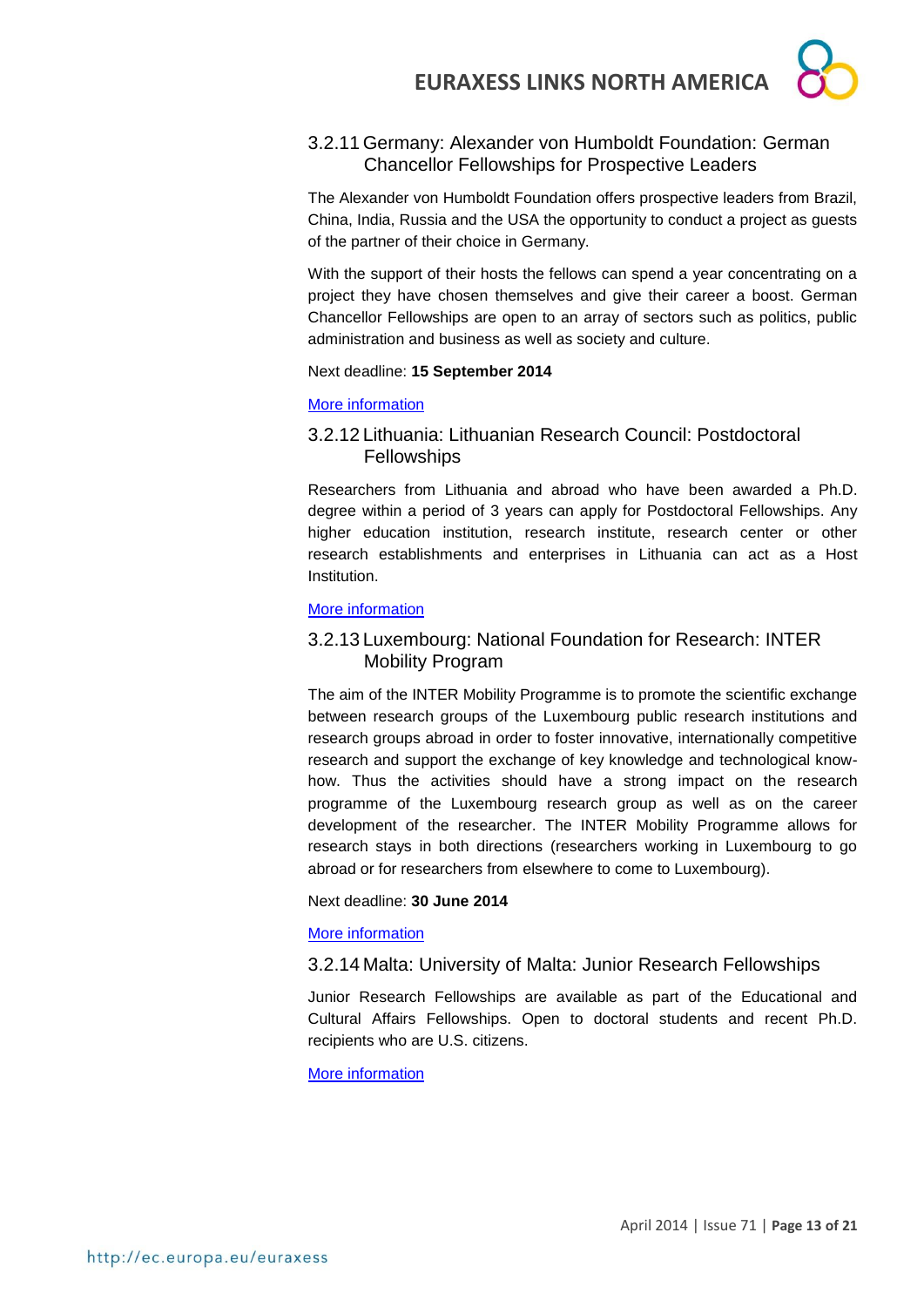# 3.2.15 Norway: Fulbright Norway: The US-Norway Fulbright Grant Program

The U.S.-Norway Fulbright Foundation offers a range of mobility scholarships to students and researchers for stays with Norwegian and American host organizations.

## [More information](http://www.fulbright.no/en/grants/)

# 3.2.16 Norway: The American Scandinavian Foundation: Fellowship/Grants to study in Scandinavia

The American-Scandinavian Foundation (ASF) offers fellowships (up to \$23,000) and grants (up to \$5,000) to individuals to pursue research, study or creative arts projects in one or more Scandinavian country for up to one year. The number of awards varies each year according to total funds available. Awards are made in all fields.

## Next deadline: **1 November 2014**

# [More information](http://www.amscan.org/study_scandinavia_details.html)

# 3.2.17 Poland: Foundation for Polish Science: KOLUMB – supporting grants

Programme – supporting grants is an additional offer for the KOLUMB programme laureates (till 2009 edition). The aim of the grant is to enable young researchers to take a full advantage of gained knowledge and skills during the further work in Polish research institutions.

## **Applications accepted on a rolling basis.**

## [More information](http://www.fnp.org.pl/en/oferta/kolumb-granty-wspomagajace/)

# 3.2.18 Poland: Foundation for Polish Science: IDEAS FOR POLAND

The objective of the program is to encourage young, brilliant researchers from all over the world to choose Poland as the place to carry out their research projects submitted for the ERC competition. The program is designed for people whose previous scientific record demonstrates they are highly independent as researchers and warrants they will conduct world-class quality research.

# **Applications accepted on a rolling basis.**

## [More information](http://www.fnp.org.pl/en/oferta/ideas-for-poland/)

3.2.19 Slovakia: SAIA, n.o.: Scholarships of the Ministry of Education, Science, Research and Sport of the Slovak Republic – Study/Research Stay for PhD Students (5 months)

## Next deadline: **31 May 2014**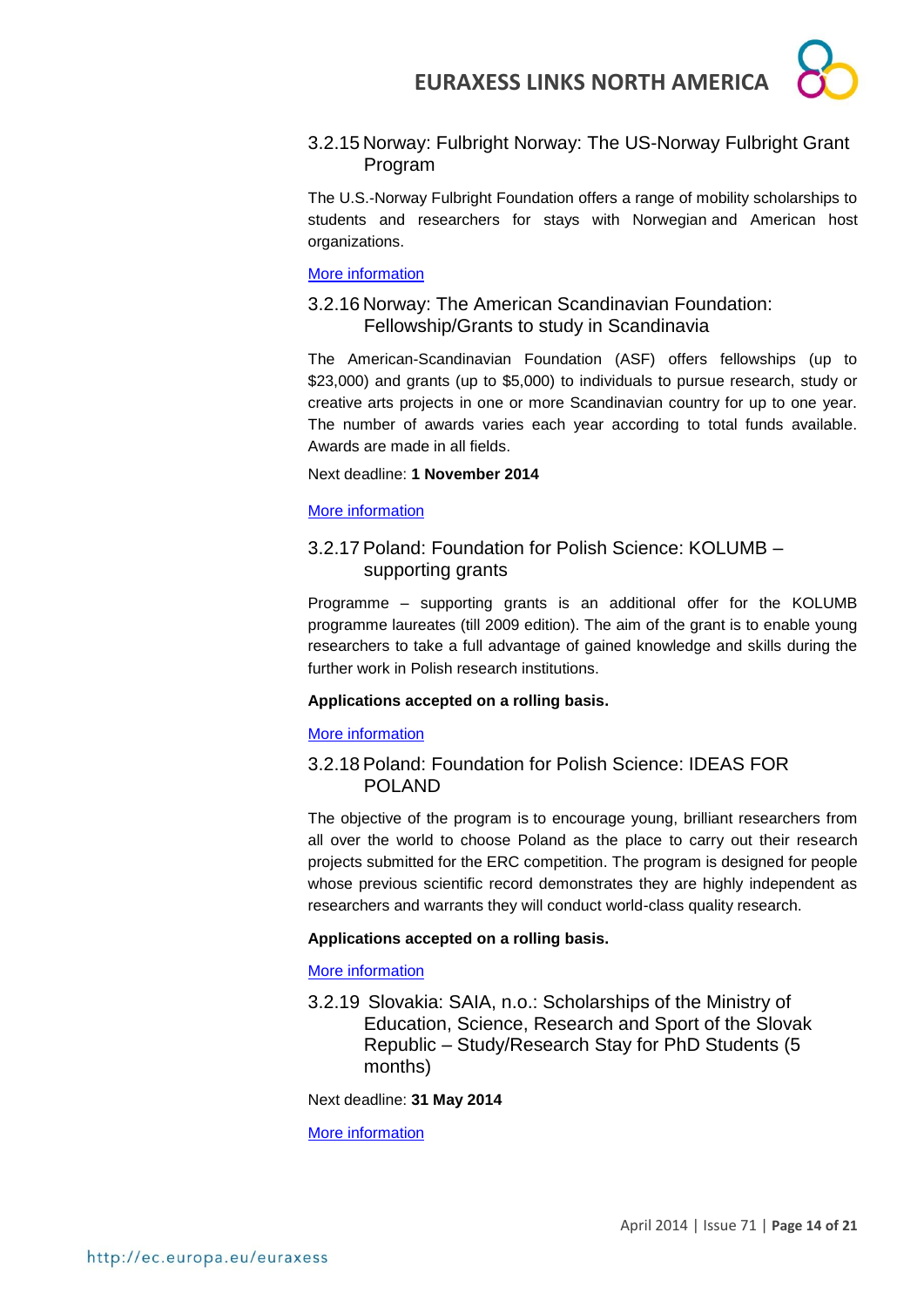3.2.20 Slovakia: SAIA, n.o.: Scholarships of the Ministry of Education, Science, Research and Sport of the Slovak Republic – Teaching/Research Stay for University Teachers and Researchers (3 months)

Next deadline: **31 May 2014**

### [More information](http://grants.saia.sk/Pages/ProgramDetail.aspx?Program=536)

# 3.2.21 Spain: First call for UC3M CONEX talent recruitment under COFUND initiative

The objective of CONEX (CONnecting EXcellence to UC3M) is to provide training and opportunities for professional development for postdoctoral researchers of any nationality, who are not residents in Spain, so that they can advance in their professional careers while contributing their knowledge to the Spanish scientific university system. Accordingly, applicants who respond to this call can carry out their own research and contribute their experience to the UC3M department or research institution of his/her choice. Thus, the intention is to connect excellence with UC3M through this mobility programme.

The CONEX programme aims to offer a total of 28 of these types of fellowships. In the first call, 16 researchers will be chosen: 6 in the category "Very Experienced Professors" - those having more than 10 years of postdoctoral research experience; and 10 in the category "Experienced Professors" - those having 4-10 years of experience since receiving their doctoral degree.

Questions can be directed at: [conex@uc3m.es](mailto:conex@uc3m.es)

Next deadline: **29 May 2014**

## [More information](http://portal.uc3m.es/portal/page/portal/investigacion/Conex/first_call_applications)

# 3.2.22 Sweden: Swedish Research Council for Health, Working Life and Welfare: Visting Researchers

The purpose of funding visiting researchers is to add qualified knowledge and competence to the Swedish research society within Forte's areas of responsibility. These financial contributions should primarily fund shorter stays (less than six months) for research, consultations, lectures and seminars (also at other institutions than the host institution). Grants for visiting researchers are exclusively for researchers active at non-Swedish research institutions.

## [More information](http://www.forte.se/en/Calls-for-proposals/Open-calls/Visiting-researchers/)

# 3.2.23 Sweden: Swedish Research Council: Tage Erlander Visiting Professorship

The purpose of this professorship is to give an internationally recognized foreign researchers the opportunity to spend one year at a university or higher education institution (HEI) or research institute in Sweden.

Next deadline: **5 May 2014**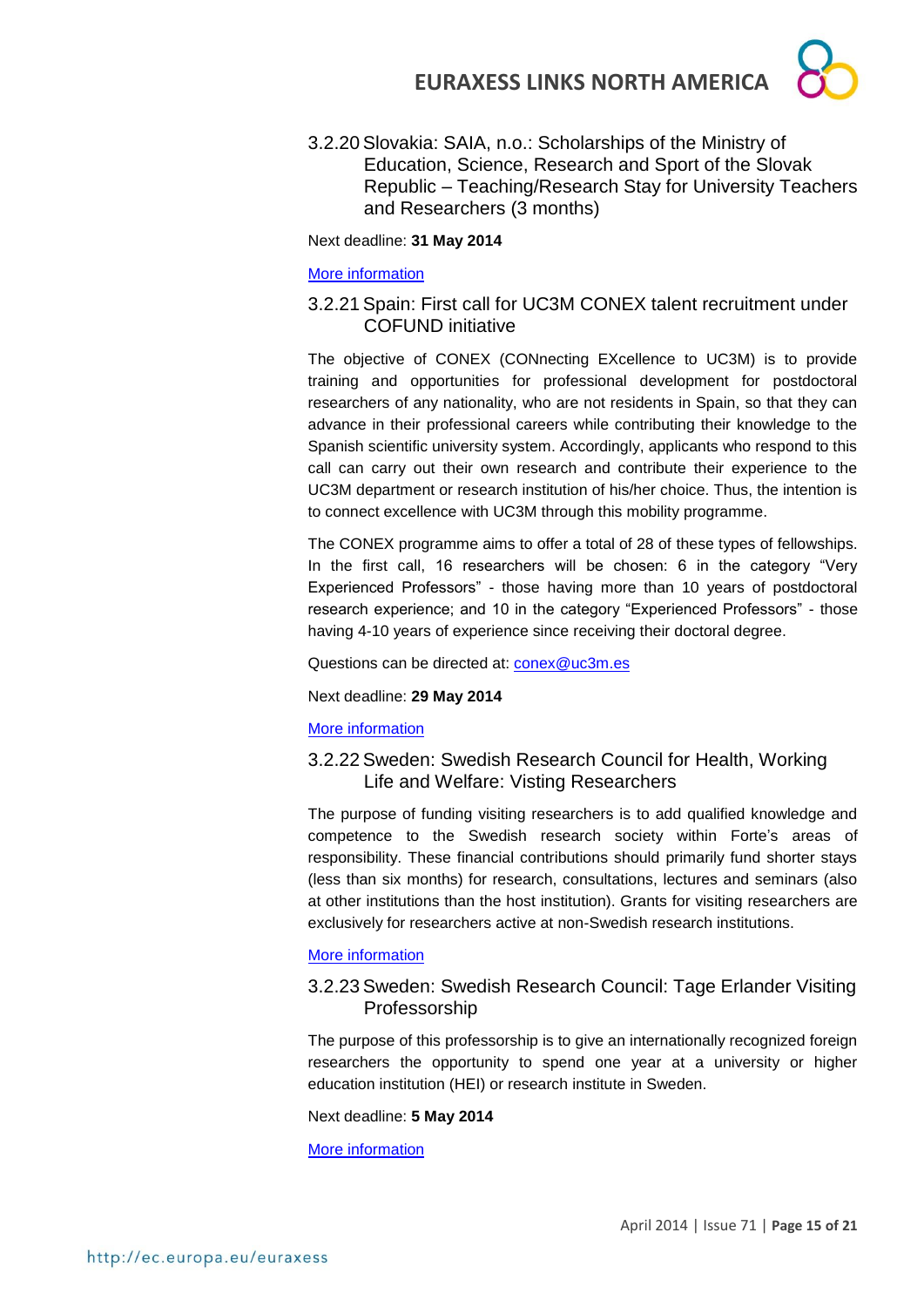# 3.2.24 Sweden: Swedish Research Council: Kerstin Hesselgren and Olof Palme Visiting Professorships

The purpose of these visiting professorships is to enrich and develop the work of Swedish University departments in a manner that benefits the department's own activities, and can lead to continued international cooperation.

The Kerstin Hesselgren Chair should be awarded to a foreign prominent internationally-recognized female researcher in the social sciences or humanities.

Next deadline: **5 May 2014**

[More information](http://www.vr.se/inenglish/researchfunding/applyforgrants/callforproposals/opengrants/kerstinhesselgrenandolofpalmevisitingprofessorships.5.7e727b6e141e9ed702b13afe.html)

# 3.2.25 Sweden: VINNOVA: VINNMER Marie Curie Incoming

The purpose of this call is to support experienced researcher careers through mobility and international collaborations. Experienced researchers of all nationalities can apply for international mobility to Sweden with project times of 1-3 years.

## Next deadline: **16 September 2014**

# [More information](http://www.vinnova.se/sv/Ansoka-och-rapportera/Utlysningar/Effekta/VINNMER-Marie-Curie-Incoming/)

# 3.2.26 Turkey: TÜBITAK: Fellowships for Visiting Scientists and Scientists on Sabbatical Leave

In order to contribute to the improvement of human resources and the research in Natural Sciences, Engineering and Technology, Medical Sciences, Social Sciences and Humanities (\*) at Universities, Research Institutions and Industry in TURKEY, the eminent scientists/researchers are supported to visit to Turkey by giving seminars/conferences/lectures, or doing R&D activities.

Next deadline: **last working day of each month**

[More information](http://www.tubitak.gov.tr/en/scholarship/postdoctoral/international-programmes/content-2221-fellowships-for-visiting-scientists-and-scientists-on-sabbatical-leave)

# 3.3 Databases and Further Information

# 3.3.1 Austria: Database of scholarships and research grants available

Austria's most comprehensive database for scholarships and research grants in German and English language offers an overview of about 1200 funding opportunities for incoming and outgoing researchers, graduates and students.

# [More information](http://www.oead.at/index.php?id=737&L=1)

# 3.3.2 Austria: Information from the Office of Science & Technology in Washington D.C.

"Building bridges of knowledge and expertise between Austria and North America" - this is the mission of the Office of Science & Technology [\(OST\)](http://www.ostina.org/) at the Embassy of Austria in Washington, D.C. The OST is the strategic interface in the sciences, research, and research policy between Austria and North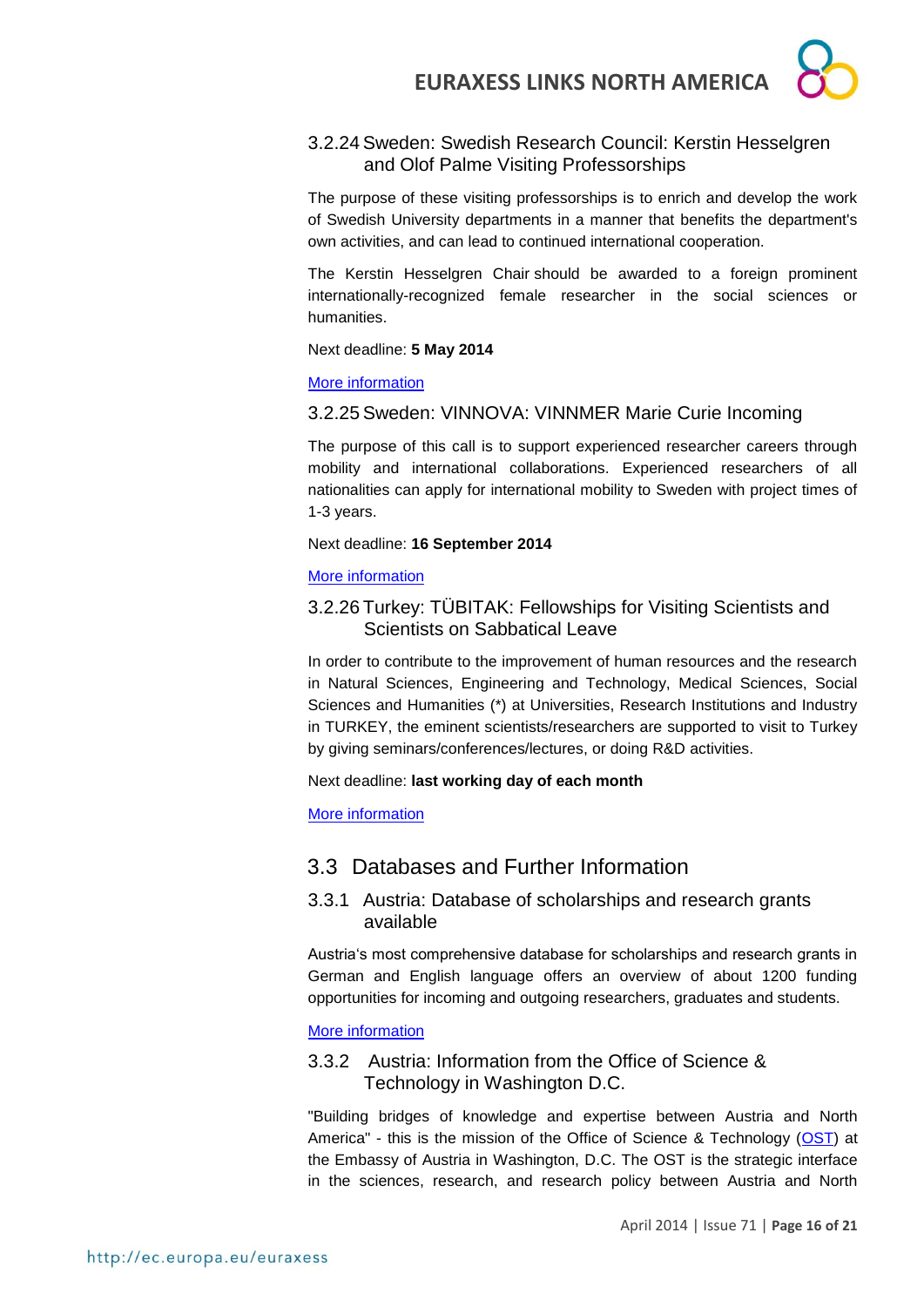America. OST staff can inform you on most relevant funding opportunities in Austria.

# 3.3.3 Belgium: a comprehensive webportal

Calls for proposals are published all through the year on the Belgian Federal portal for research and innovation.

### [Further information](http://www.research.be/ListURL/list.asp?KeyId=623&up=619)

# 3.3.4 Cyprus: the Research Promotion Foundation

The Research Promotion Foundation (RPF) promotes the development of scientific and technological research in Cyprus. The RPF has established a list of research stakeholders, some offering funding opportunities.

### [More information](http://www.research.org.cy/EN/user_info/useful_websites.html)

3.3.5 Denmark: Funding programmes for research and innovation and Danish Innovation Centre in the USA

The Danish Ministry of Science, Innovation and Higher Education has published an exhaustive *[guide](http://fivu.dk/en/research-and-innovation/funding-programmes-for-research-and-innovation/guide-to-funding)* to Danish funding programmes. Innovation Centre Denmark, Silicon Valley, provides you with information about Danish research environment and funding opportunities.

### [More information](http://icdk.um.dk/en/about-us/innovationcentres/siliconvalley/)

# 3.3.6 Estonia: Estonia Research portal!

Estonian Research Portal is the public section of the Estonian Research Information System. It gives an overview on various aspects of Estonian R&D including funding opportunities.

## [More information](https://www.etis.ee/index.aspx?lang=en)

# 3.3.7 Finland: Key links to Finnish funding agencies and opportunities

Funding for scientific research in Finland comes predominantly from private companies and the government. Other important sources of funding include various funds and foundations. Here are some of the biggest [funding agencies.](http://www.aka.fi/en-GB/Mobility/Research-funding2/)

# 3.3.8 France: Find your PhD with the new website "PhD in France"

This website presents French PhD offers on one platform and is open to all foreign students.

This site aggregates the offers of the laboratories and universities in France. It helps in making research simple for all foreign and English-speaking students wishing to pursue a PhD in France.

For the majority of the scientific doctorates, the student gets a 3-year employment contract for a gross amount of approximately  $\epsilon$  1,700 / month (1300 € net).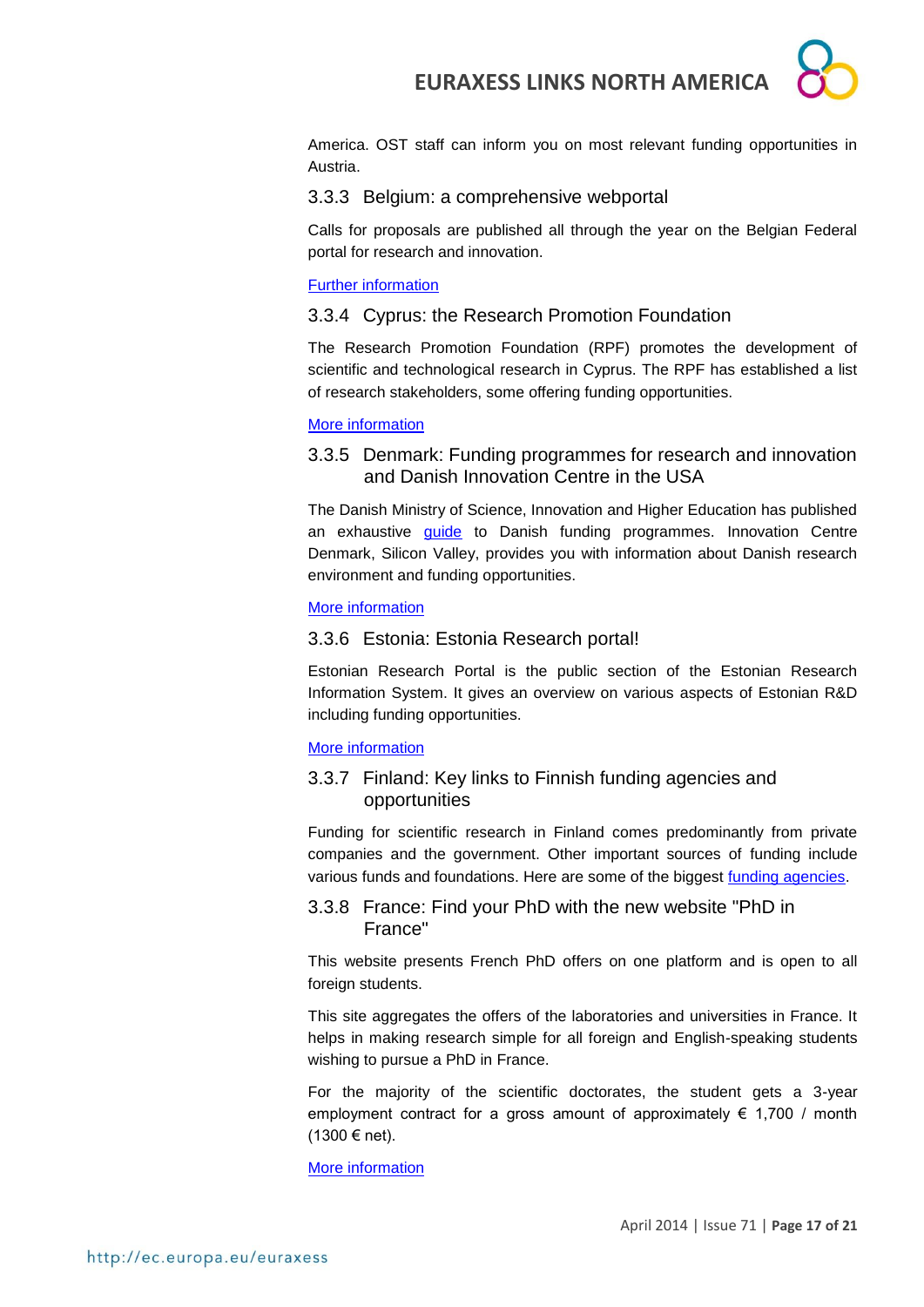

3.3.9 Germany: Funding and resources opportunities for graduate and doctoral students, postdocs and faculty and researchers

The German Center for Research and Innovation based in New York compiles all existing funding and resources opportunities for graduate and doctoral students, postdocs and faculty and researchers.

### [More information](http://www.germaninnovation.org/resources/faculty-and-researchers)

3.3.10 Ireland: Research opportunities

The Irish Research Council (IRC) manages a suite of inter-linked research schemes, funding scholars at various career stages, from postgraduate study to senior research project-based awards. For early stage researchers these include the Gov. of Ireland Postgraduate scholarships and Gov. of Ireland Postdoctoral Fellowships, which fund research at pre- and post-doctoral levels, and the Research Project Grants Scheme, which allows researchers and research teams to expand their activities into new research areas by way of stimulus project grants and knowledge transfer initiatives. The IRC manages and monitors all awards funded under these schemes on a bi-annual basis.

### [More information](http://www.research.ie/funding-opportunities)

# 3.3.11 UK: WHRI ACADEMY fellowship program: Call for **Evaluators**

WHRI-ACADEMY is a 5-years fellowship programme co-funded by the programme PEOPLE of the Seventh Framework Programme of the European Union for research and development activities.

For further details, please contact [admin@whri-academy.eu](mailto:admin@whri-academy.eu)

3.3.12 UK: EURAXESS Jobs portal: Individual Fellowship **Opportunities** 

### [More information](http://ec.europa.eu/euraxess/index.cfm/jobs/fgNationalLevel/careerStage/0/country/1379/researchField/0/page/1)

EURAXESS National [Fellowships&Grants](http://ec.europa.eu/euraxess/index.cfm/jobs/fgNationalLevel)

# **4 Jobs**

# 4.1 EURAXESS Portal

There are currently over 7,000 research jobs and fellowship programmes (all over Europe but also in other countries such as in USA/Canada and in all disciplines) accessible via the **EURAXESS Jobs** database.

Check out the latest jobs offered on the portal or search positions by keyword, research profile, country or field.

[Online Jobs and Fellowships](http://ec.europa.eu/euraxess/index.cfm/links/eurRes/north_america) on the EURAXESS Links North America website. Research organisations (public and private) can upload their job vacancies located in Canada and the US. It is free of charge.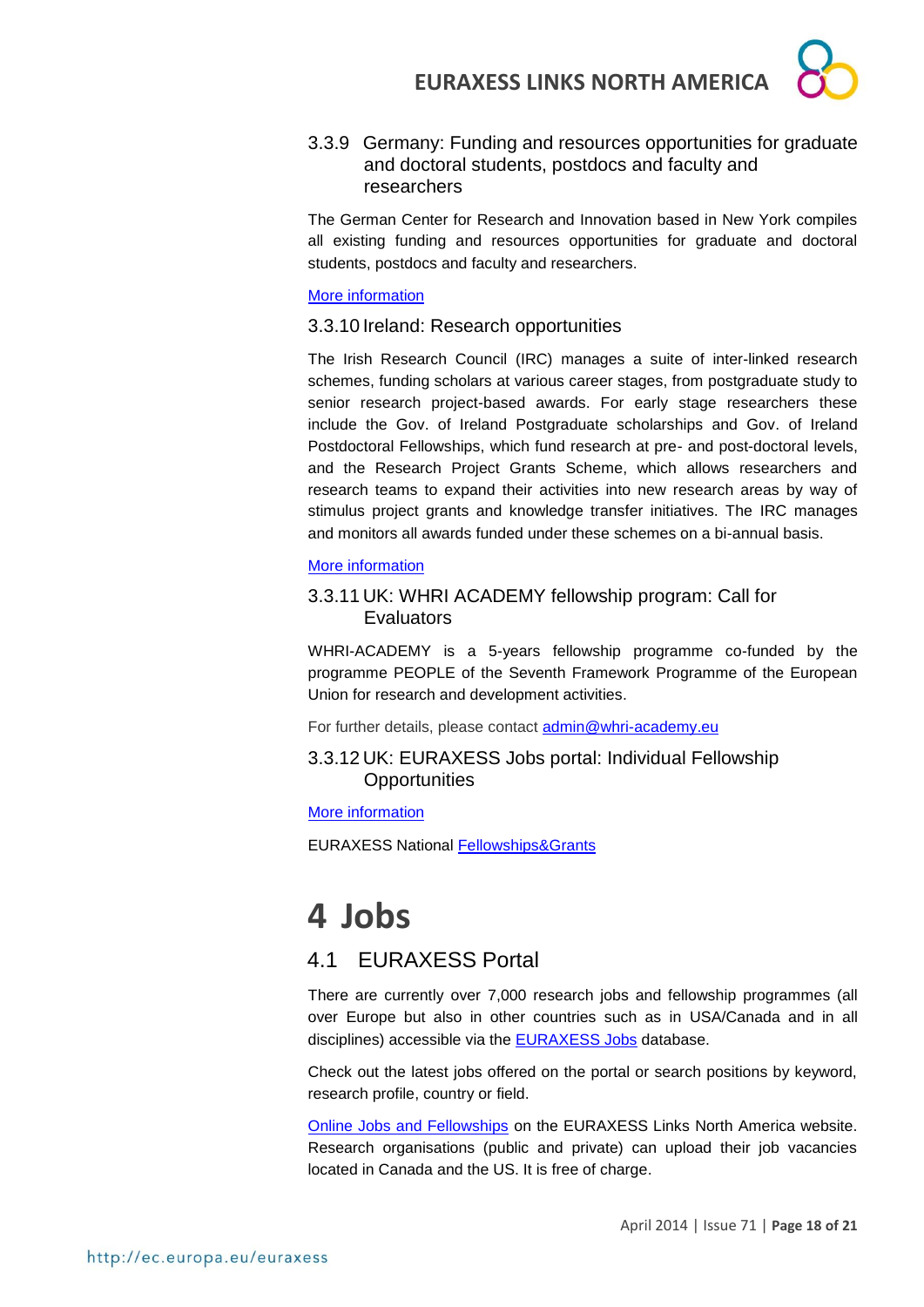

# 4.2 Other Research Career Sites

4.2.1 Canada

Career opportunities in Canada: [National Research Council Canada](http://www.nrc-cnrc.gc.ca/eng/careers/index.html) and [careers](http://oraweb.aucc.ca/pls/ua/ua_re)

4.2.2 Europe

Find A Postdoc:<http://www.findapostdoc.com/>

Find Scholarships in Europe:<http://www.scholarshipportal.eu/>

Find PhDs in Europe:<http://www.phdportal.eu/>

Career.edu:<http://www.career.edu/index.php>

Academic Jobs EU: [http://www.academicjobseu.com](http://www.academicjobseu.com/)

Euro Science Jobs:<http://www.eurosciencejobs.com/>

The European Job Mobility Portal:<http://ec.europa.eu/eures/home.jsp?lang=en>

Careers with the European Union: [European Personnel Selection Office](http://europa.eu/epso/index_en.htm) (EPSO)

Careers with the European Union (EPSO), [Non-permanent Posts](http://europa.eu/epso/apply/today/temporary_en.htm)

EuroBrussels:<http://www.eurobrussels.com/>

4.2.3 USA

AAAS support: [Science careers from the Science journal](http://sciencecareers.sciencemag.org/)

The Chronicle of Higher Education Careers Service:<http://chronicle.com/jobs/>

NSF guidance of funding opportunities for [Graduate students](http://www.nsf.gov/funding/education.jsp?fund_type=2)

NSF guidance of funding opportunities for [Postdoctoral fellows](http://www.nsf.gov/funding/education.jsp?fund_type=3)

Funding opportunities at [researchusa.com](http://www.researchresearch.com/index.php?option=com_content&view=article&id=21&Itemid=21)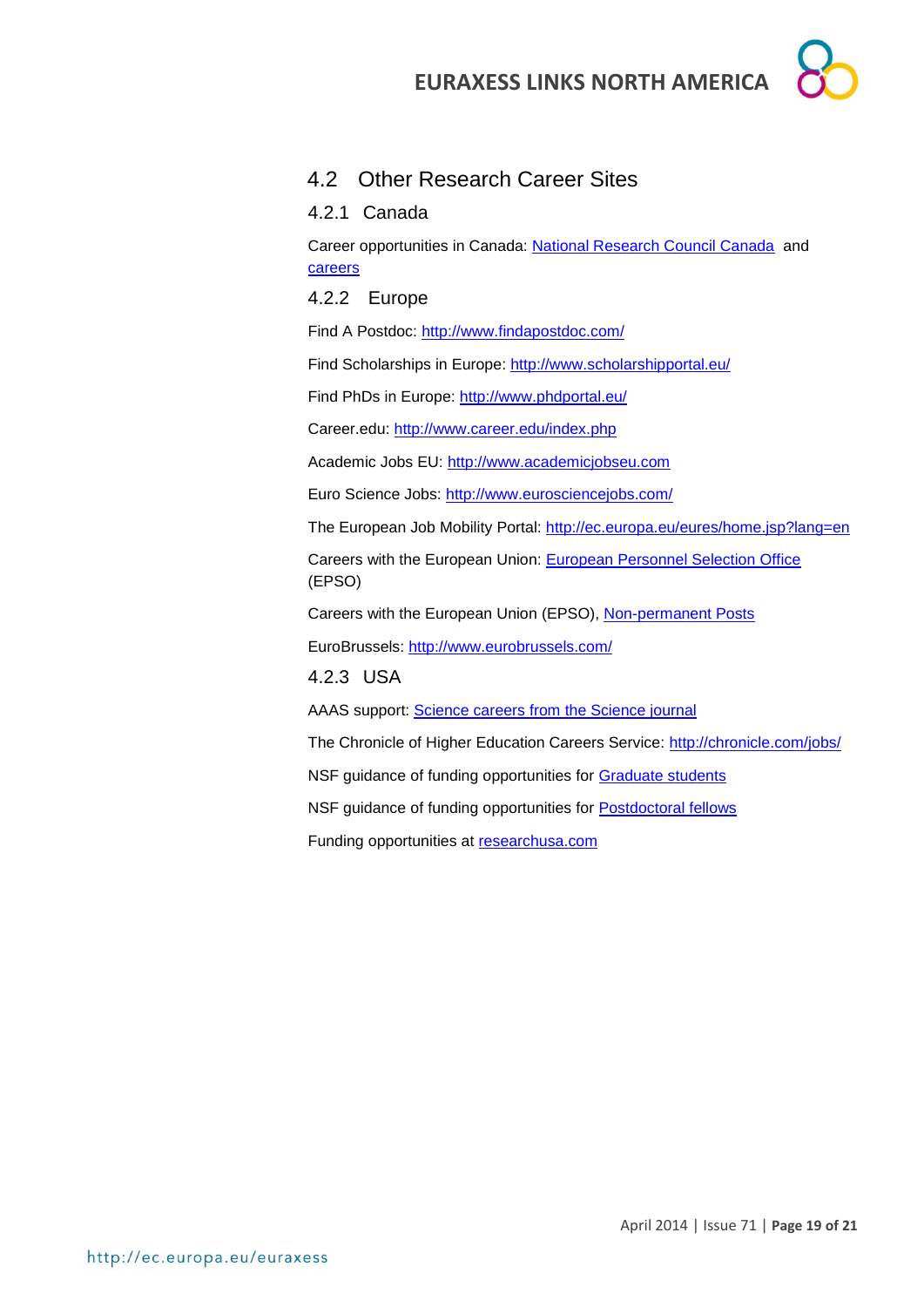# **5 Events**

# 5.1 Europe: Forthcoming events

| <b>Event</b>                                                                                          | <b>When</b>        | <b>Where</b>                                                              | <b>Organized by</b>                                                                                                                      | <b>Link to the</b><br>event |
|-------------------------------------------------------------------------------------------------------|--------------------|---------------------------------------------------------------------------|------------------------------------------------------------------------------------------------------------------------------------------|-----------------------------|
| In and Out of Active<br><b>Brains: GO and Bring</b><br><b>Your Brain Back</b>                         | 23 May 2014        | Milan, Italy                                                              | University of Milan                                                                                                                      | Link                        |
| <b>5th INCO Conference</b>                                                                            | 2-4 June<br>2014   | Athens, Greece                                                            | DG.<br>Research<br><sub>of</sub><br>the<br>Commission<br>European<br>and the Greek General<br>Secretariat for Research<br>and Technology | Link                        |
| <b>Marie Skłodowska-</b><br><b>Curie Actions satellite</b><br>event at ESOF 2014<br><b>Conference</b> | 19-20 Jun<br>2014  | Copenhagen<br>School.<br><b>Business</b><br>Copenhagen,<br><b>Denmark</b> | <b>European Commission</b>                                                                                                               | <b>Link</b>                 |
| <b>EuroScience Forum</b><br>2014 (ESOF)                                                               | 21-26 June<br>2014 | Copenhagen,<br><b>Denmark</b>                                             | Euroscience                                                                                                                              | Link                        |

# 5.2 North America: Forthcoming events

| <b>Event</b>                                                                                             | <b>When</b>                               | <b>Where</b>                                                            | <b>Organized by</b>                                                                       | <b>Link to the</b><br>event |
|----------------------------------------------------------------------------------------------------------|-------------------------------------------|-------------------------------------------------------------------------|-------------------------------------------------------------------------------------------|-----------------------------|
| <b>Information sessions</b><br>on EU Funding<br><b>Opportunities</b>                                     | April –<br>28<br>$\mathbf{1}$<br>May 2014 | SK;<br>Saskatoon,<br>Victoria,<br>BC;<br>Vancouver,<br>Calgary, AB, CAN | ERA-Can+                                                                                  | Link                        |
| <b>Workshop on EU</b><br><b>Programs</b>                                                                 | 7 May 2014                                | Houston, TX, USA                                                        | EU<br>Delegation<br>the<br>to<br><b>USA&amp;Consulate General</b><br>of France in Houston | <b>Link</b>                 |
| <b>ACFAS Congress 2014</b>                                                                               | $12 - 16$<br>May<br>2014                  | Concordia<br>University,<br>QC,<br>Montréal,<br><b>CAN</b>              | <b>ACFAS</b>                                                                              | <b>Link</b>                 |
| <b>Naturejobs Career</b><br><b>Expo</b>                                                                  | 20 May 2014                               | Boston, MA, USA                                                         | Naturejobs                                                                                | <b>Link</b>                 |
| <b>SPARKUP INC:</b><br><b>Innovation Roundtable</b><br><b>Series</b>                                     | 22 May 2014                               | EACC, New York,<br>NY, USA                                              | American<br>European<br><b>Chamber of Commerce</b>                                        | <b>Link</b>                 |
| <b>European Funding</b><br><b>Opportunities for</b><br><b>Researchers of All</b><br><b>Nationalities</b> | 23 May 2014                               | Concordia<br>University,<br>QC,<br>Montreal,<br><b>CAN</b>              | Concordia<br>University &<br><b>EURAXESS Links North</b><br>America                       | Link                        |
| <b>CONGRESS 2014</b>                                                                                     | 24-30<br>May<br>2014                      | University,<br><b>Brock</b><br>St.<br>Catharines,<br>ON, CAN            | <b>Federation of Humanities</b><br>and Social Sciences                                    | <b>Link</b>                 |